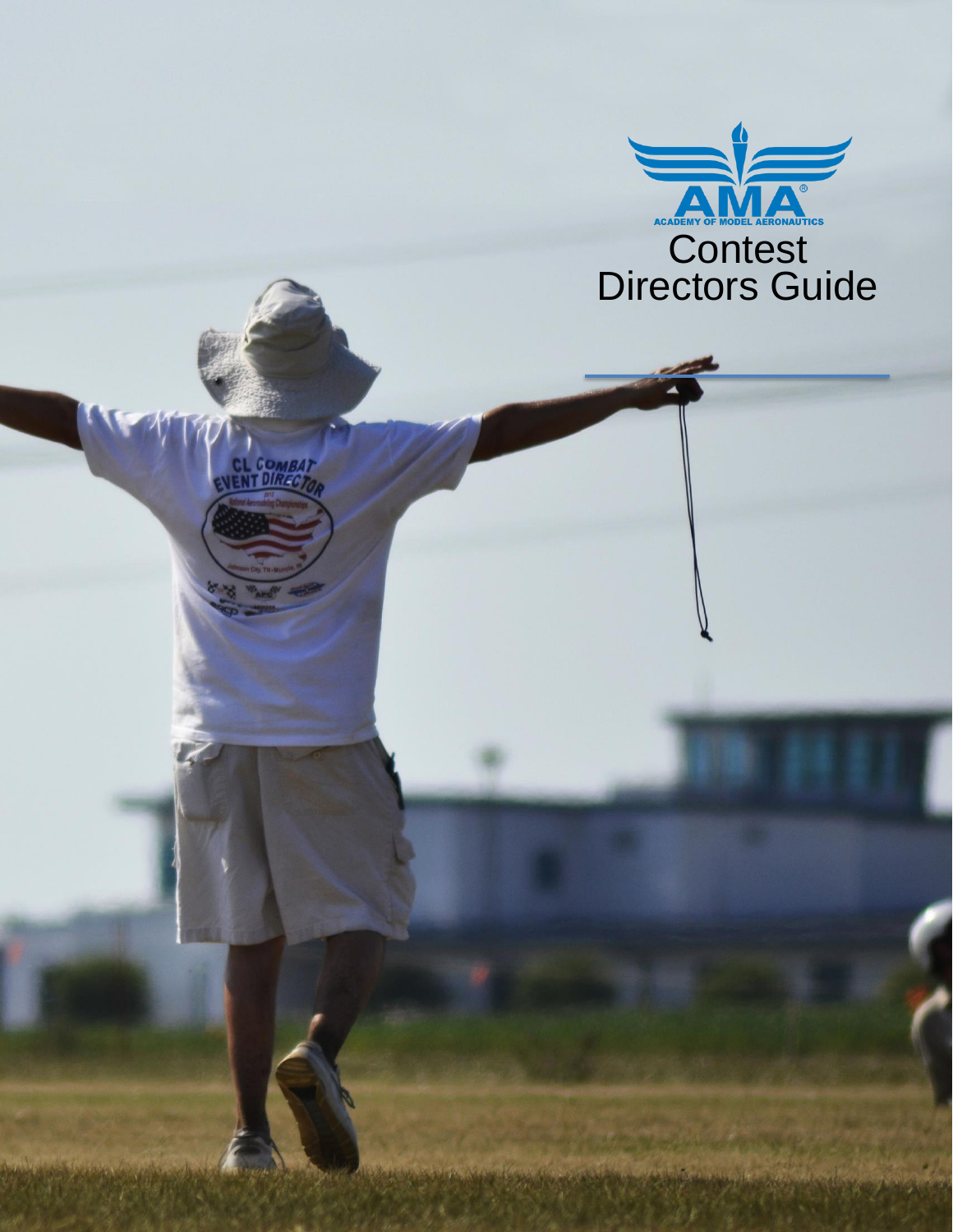# Amendment Listing

| <b>Amendment Topic</b>                                | <b>Publication Date</b> | <b>Description</b>                                                            |
|-------------------------------------------------------|-------------------------|-------------------------------------------------------------------------------|
| Changes in<br>membership type                         | 1/21/2016               | <b>Changes from Open</b><br>class to Adult class in<br>#4 Section 5 (page 14) |
| New Form 10B, which<br>is a combined Forms<br>11 & 12 | 1/21/2016               | References to forms.<br>Sanction package, page<br>15                          |
| Large Model Airplane<br>program                       | 01/31/19                | Added more info to<br>guide                                                   |
| <b>Turbine Aircraft</b><br>program                    | 01/31/19                | Added more info to<br>guide                                                   |
| Large Model Airplane<br>program                       | 1/28/2020               | Added info about LMA<br>cards                                                 |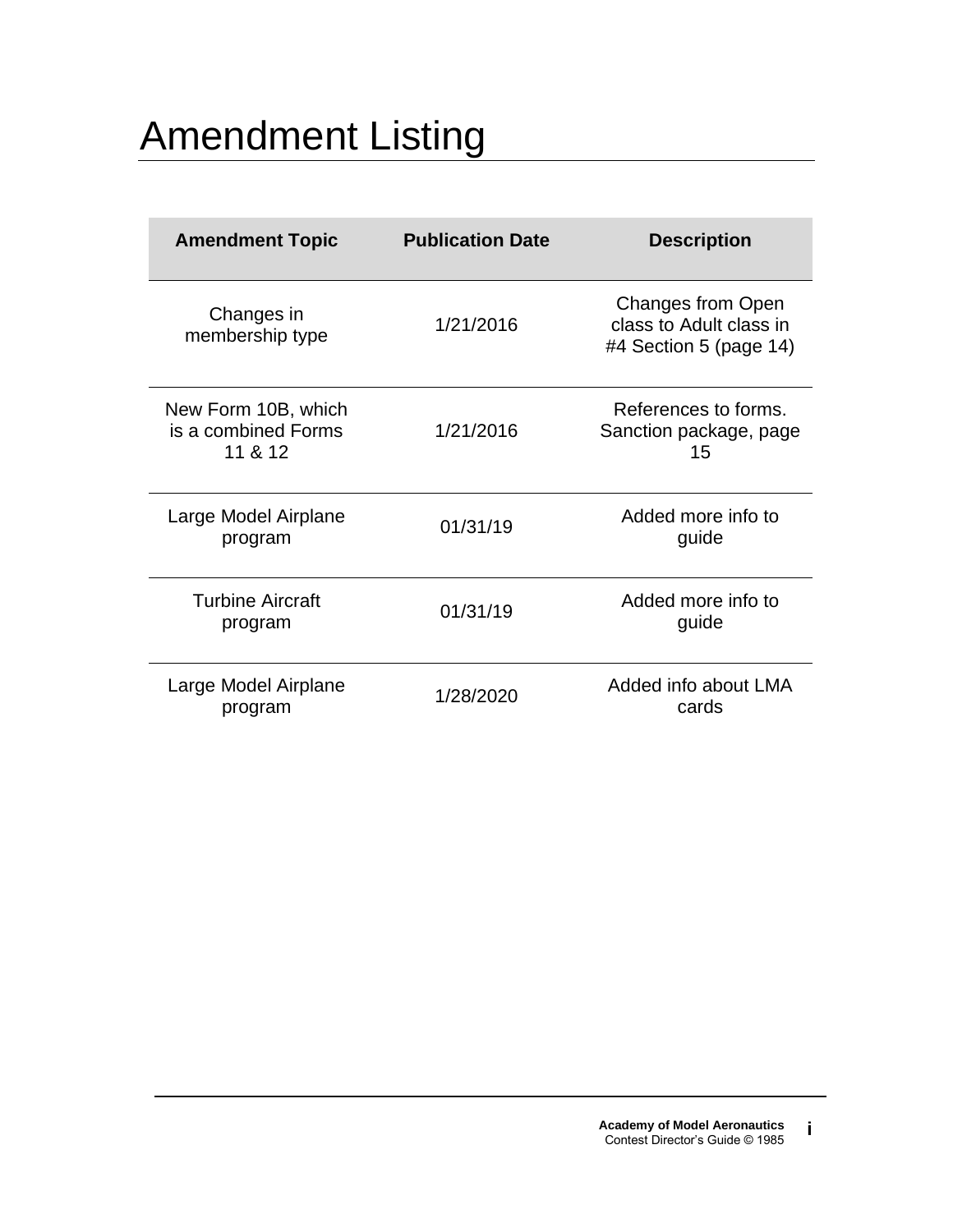# **Table of Contents**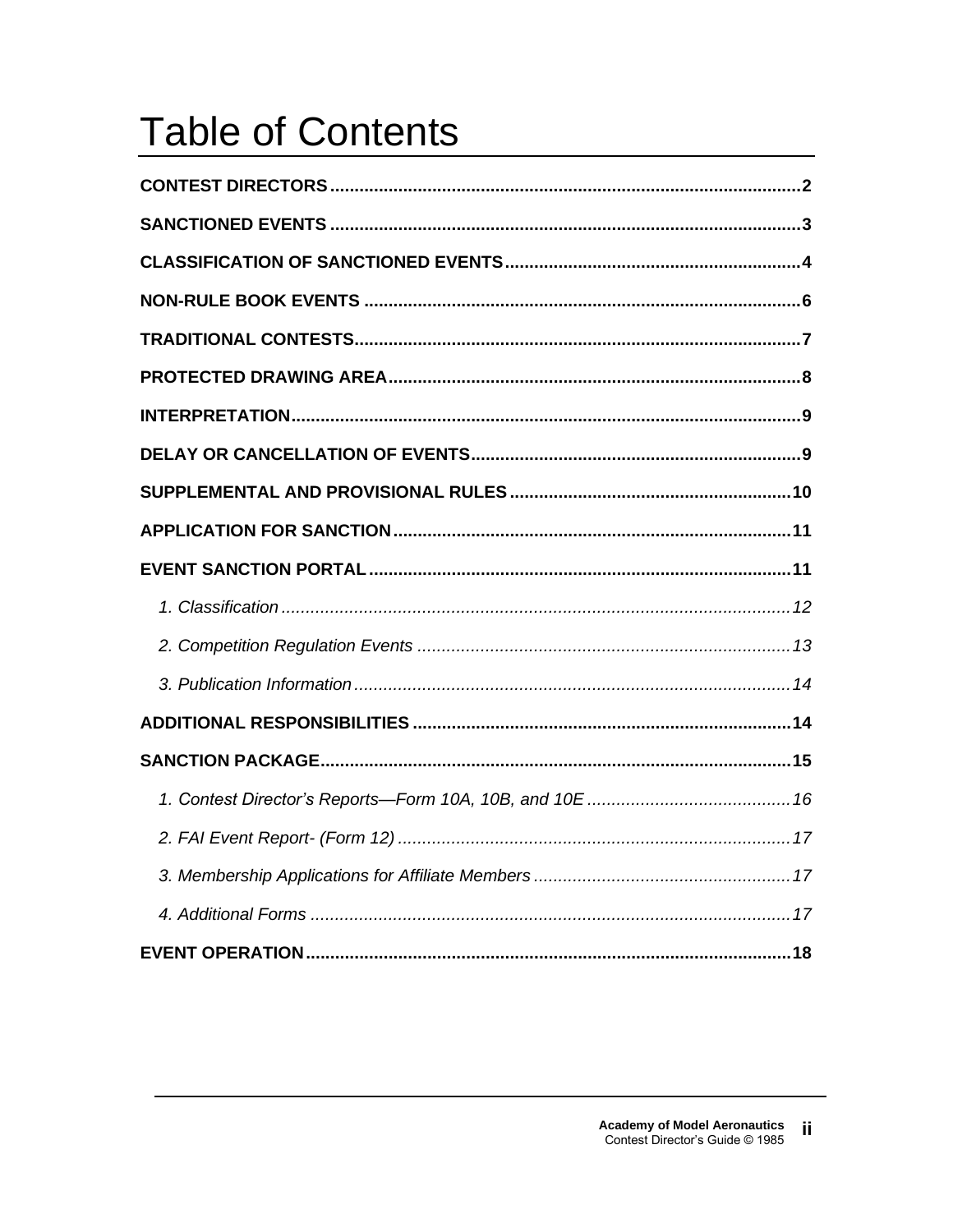# Contest Directors Guide

The purpose of this document is to provide guidance for AMA's Contest Directors. Included within its pages you will find information that is intended to help sanction and manage a contest or event safely and within the boundaries of *AMA Competition Regulations* and Safety Programming. Some general guidelines for the actual operation of events are also included.

As changes occur within various procedures and rules, the most current version of this guide can be found on our website. Go to www.modelaircraft.org and log in. Under the "Members Only" section you can view, download and print out the manual. Contest Directors would be well advised to obtain the latest version of this document as well as any other forms prior to running contests.

As an Academy of Model Aeronautics Contest Director (CD), you have assumed a very important level of membership. With more than 2,000 sanctions for modeling meets issued each year, this segment of service to AMA reaches a significant percentage of the total membership. In addition, the work accomplished by the CD is reflected in the enjoyment of many thousands of people who participate in our meets as spectators.

The CD acts as an agent for the Academy in the administration of sanctioned meets. There is a high level of responsibility as a result of this status. The concerns of properly applying the rules, maintaining fairness, and providing high levels of safety in connection with the meets are basic. In acting as the Academy's agent, the CD is protected by insurance and, if necessary, legal support. It should be noted, however, that such protection requires that the task be done in a competent manner. Negligence on the part of the CD concerning safety can result in problems for the CD and AMA.

AMA Headquarters staff must rely upon proper preparation and submission of the various forms to handle the overall administration of the sanctioning program. The online Event Sanction Portal has been designed to speed up the application and approval process. As such, the use of paper applications for event sanctions should be avoided unless absolutely necessary. After the event has been completed, it is vital that the Contest Director fill out the report forms that have been provided with the approved sanction. This data is vital to AMA's records and to plan for future improvements. Returning these forms within the required 7 days after the completion of the event will award the CD with a 50% reduction in dues for the next year.

## **The AMA deeply appreciates your volunteer services.**

With these thoughts in mind, the following information is provided to you as an aid in preparing and submitting complete sanction applications.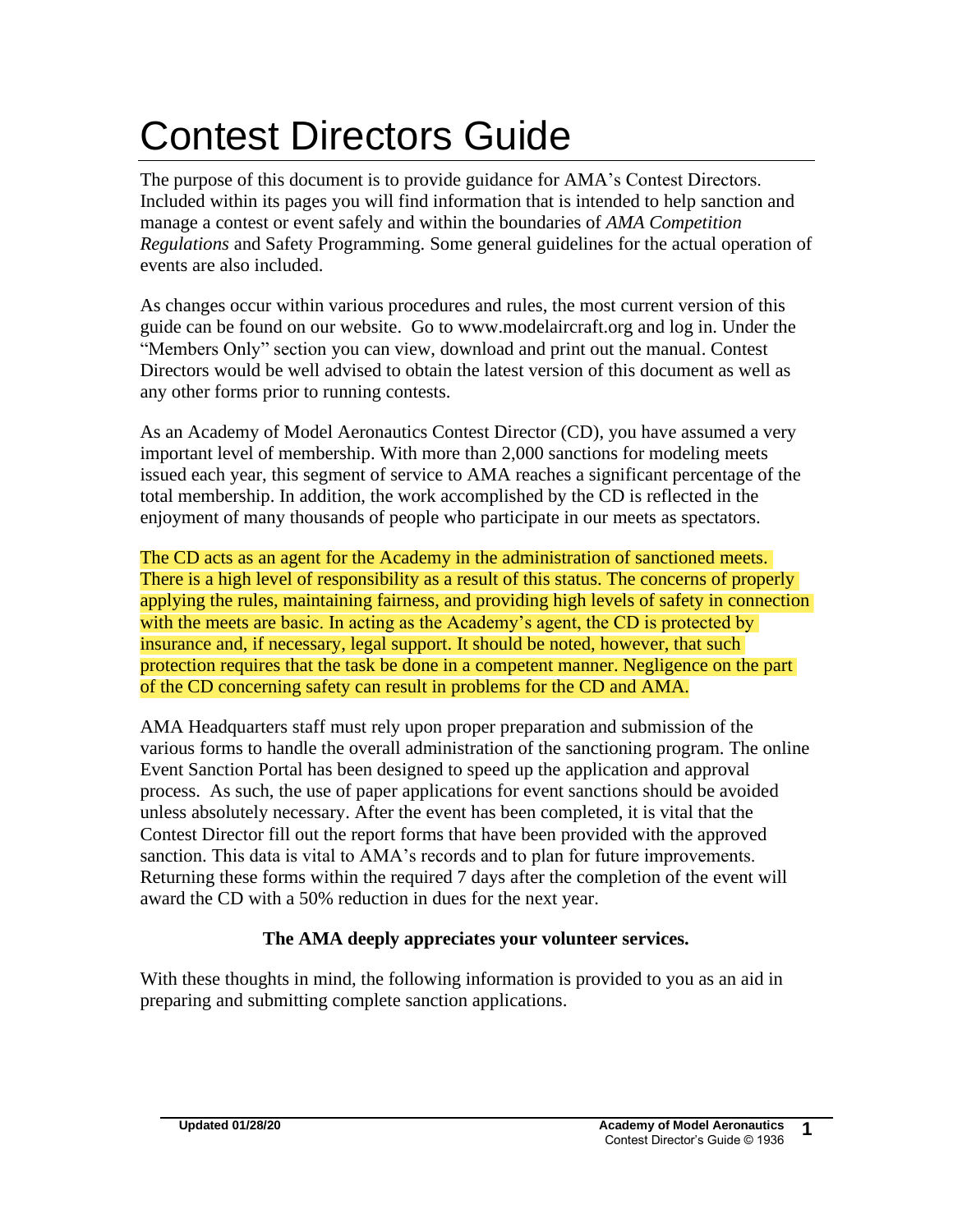# **CONTEST DIRECTORS**

Contests advertised to the public and to model aviation clubs as AMA-approved events must be sanctioned by the AMA. Potential contestants must be assured that the AMA Competition Regulations will apply. Because **AMA sanctions exist to promote national** standards, each CD shall enforce the AMA Competition Regulations as written for Class A-AAAAA competitions unless overriding concerns about safety, adverse weather, dangerous terrain, or other serious issues dictate otherwise. Proposed deviations from the AMA rules must be detailed as part of the pre-contest sanction request. Such changes will be reviewed by the AMA Technical Director for:

- 1) Possible safety or procedural concerns
- 2) Determination of whether the deviations will be allowed or not
- 3) Which sanction status will be assigned, "A" or "C"

If additional guidance is needed, or in the case of an appeal, the Contest Board Coordinator and the Contest Board chairman for the event(s) in question will be included in the decision process. The details for AMA sanctioned contests to be conducted with rules deviations must be announced in advance (e.g., by advertisement in *Model Aviation*, AMA's online sanctioned event calendar, club newsletter, flyers, etc.), and, if possible, by notices directed to clubs (e.g., by the Internet, fax, etc.). The intent should be to inform as many potential contestants as possible before travel, especially out-of-towners. Rules deviations announced either in advance of contests or, by necessity, just prior to the competitions due to immediate concerns must not be arbitrary, involve personal bias, or unnecessarily violate the competitive tone and historical integrity of any event. AMA CDs should recognize that modelers are willing to deal with reasonable hardships in order to compete under long-accepted, traditional rules. Therefore, the consensus opinion of a majority of contestants involved should be considered regarding rules deviations announced on-site.

In order to effectively oversee conduct of a meet, the CD is granted specific authority relating to organization, rules, and safety. In addition, the CD at an AMA sanctioned meet has the authority to perform safety inspections of any equipment and to prevent any participant from using equipment which, in the CD's opinion, is deemed unsafe. Furthermore, the CD shall have irrevocable authority to disqualify or prevent from flying any participant whose ability, in the CD's opinion, may be impaired by the use of alcohol or drugs.

AMA CDs who are lax in running events and fail to enforce standard rules jeopardize their official standing and encourage criticism of the value of AMA sanctions. Even for local sanctioned contests, temptations to modify the standard rules should be resisted so that the integrity of events can be protected. Regular offerings of standard rules at sanctioned contests will provide consistent opportunities to aspiring contestants (especially newcomers) to gain valuable experience. Where out-of-town participants are involved, the entrants have a right to expect strict adherence to regulations. To ignore this is to invite protests and disqualification of record performances. To this end, contestants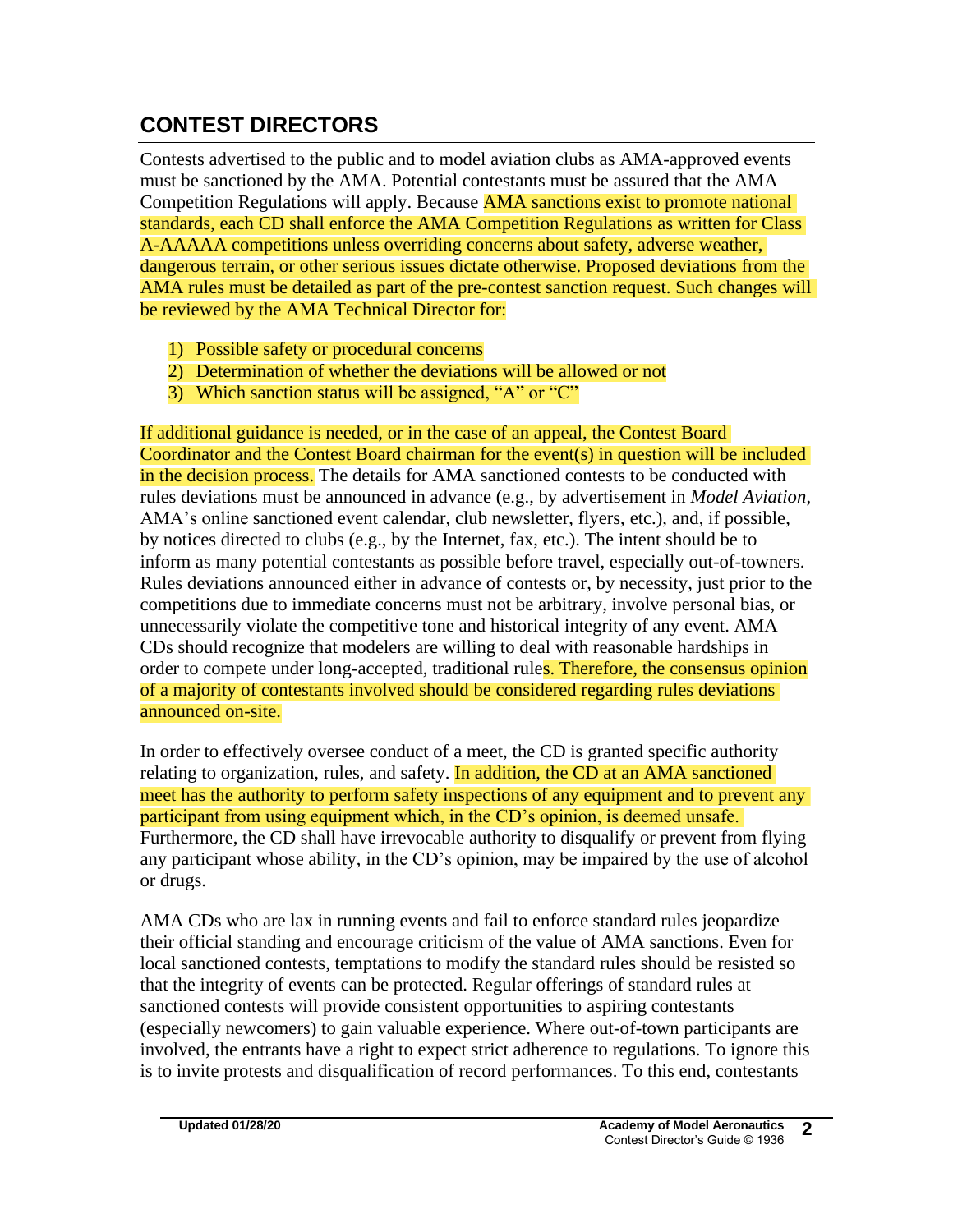may submit their objective evaluations of administration of contests to the respective CDs for consideration.

A CD, when acting as a representative of the AMA, is responsible for properly applying the rules, maintaining fairness, and the completion of all required applications and reports.

A CD must, at all times, remember that he/she is a representative of AMA and will conduct himself/herself in a professional manner. He/she must be present at all times when the meet he/she is responsible for is taking place. It is his/her responsibility to find a suitable replacement if he/she is unable to fulfill the responsibilities.

A CD is responsible to see that all safety rules and precautions are followed to the letter. Any CD who knowingly allows an unsafe condition to exist is subject to the loss of his/her CD status. Overall, the AMA Executive Council is responsible for correcting the deficiencies in the AMA CD program. The changes should be aimed at protecting AMA against potential liability, while maintaining and motivating AMA members to perform the volunteer service of CD. Where the position is abused, AMA needs to be ready to act fairly, yet remove the CD designation if such action is warranted.

# **SANCTIONED EVENTS**

A minimum of 30 days is required to process sanction applications (90 days if the contest is to be printed in one issue of *Model Aviation* magazine).

The AMA sanctions the following types of model activities: Flying activities include Class A, AA, AAA, AAAA, AAAAA contests; Class B contests; Class C unrestricted entry meets; Class CR restricted entry meets; Class D contests; Record Trials; and national and international contests that are part of the AMA Team Selection Program. There will be no preferences or priorities extended to any participant(s) on any geographical, organizational, cultural, or social basis. Any such restrictions automatically relegate the activity to a Class B or C-Restricted classification. These activities will be conducted by accredited CDs according to these official regulations. (Note: The Nats shall be identified by an AAAAA contest classification. Only one such competition may be held in a given year. The Executive Council shall be the sole determining authority relative to whether the competition is held, the dates of its operation, and the location.) (Note: Liability protection for site owner[s] and/or sponsor[s] in connection with AMA sanctioned events may be obtained from AMA HQ at extra cost, in addition to sanction fees; however, such protection may already be in effect by reason of the AMA chartered club program; check first.)

All sanction applications, except for AMA-sponsored national or international contests or finals meets of AMA Team Selection Programs must be submitted by a CD of AMA to the appropriate district Event Sanction Coordinator no more than one (1) year and no less than 30 days before the proposed contest date. In the original contest sanction application, the submission of an alternate date or dates, acceptable to the applicant, are to be set forth. Record Trials and demonstration meet applications may be made as little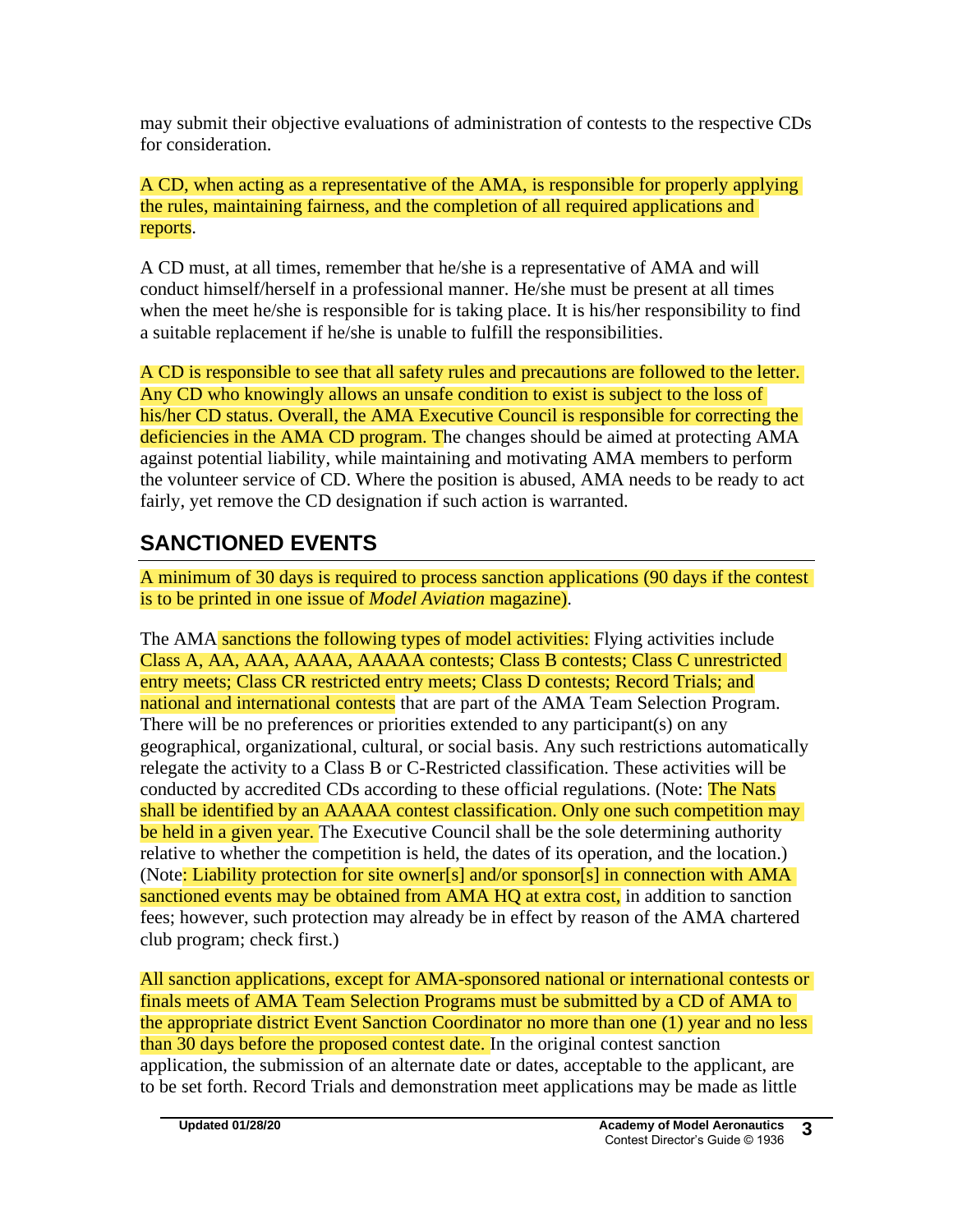as 20 days before the proposed date and are will go to the AMA Staff Event Coordinator for approval or mailed directly to AMA HQ.

All sanction fees are collected at the end of the online sanction application.

Rain dates are not recognized by AMA, but should a contest be canceled due to inclement weather, the CD would have to resubmit the sanction through the normal online process, because the Event Sanction Coordinator will have to review the new dates for conflict prior to awarding a new sanction.

A sanction can only be issued for continuous dates. If at least a full day separates events, separate sanctions must be obtained for each. By definition, an AMA-sanctioned meet shall be understood to include that period of time when the CD or his/her appointed representative is in attendance at the named site on the day(s) listed on the sanction.

Contest sanction applications are required to be submitted from 6 months to one (1) year before the desired date by those wishing to protect a traditional date (per Event Sanction Coordinator Guidelines).

The AMA district vice president is authorized to change, either permanently or temporarily, the date of any contest that has traditional status to help alleviate the problem of internal conflicts.

When applying for a sanction, a CD may name an alternate CD to conduct the contest in the event that the original CD is unable to fulfill his/her obligation. In the event that no alternate CD has been named, a replacement CD may be named by the AMA vice president of the district in which the contest is to be held, by the AMA president, or by his/her appointee.

# **CLASSIFICATION OF SANCTIONED EVENTS**

To determine a class of meet in which the number of events is a factor, the only events that are to be counted are events published in the current AMA Competition regulations. These events include those known as Official, Provisional, or Supplemental. Other unofficial events may be held (if they do not violate safety provisions of official events that permit models of similar weight, size, and power), but such events are not to be counted for meet classifications. As a guide to CDs and Event Sanction Coordinators, those events listed on the AMA website under Competition Regulations may be counted. Competition regulation terminology should only be used when the event actually involves competition as described in the event rules.

For Pylon Racing events, special safety requirements are in place. An RC Racing event, whether or not an AMA rule book event, is one in which model aircraft compete in flight over a prescribed course with the objective of finishing the course faster to determine the winner.

A. In every organized racing event in which contestants, callers, and officials are on the course: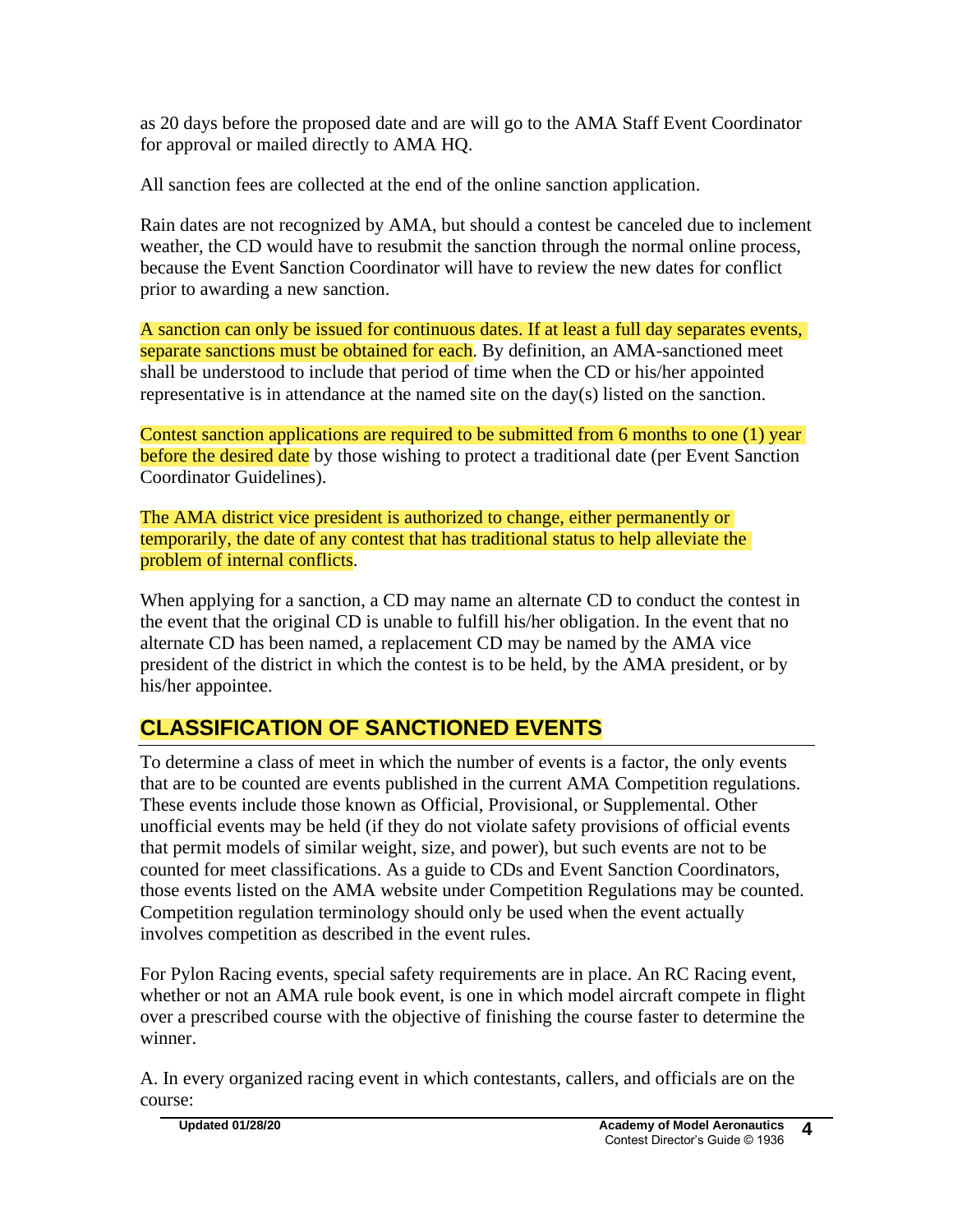1) All officials will be off the course except for the starter and his/her assistant.

2) "On the course" is defined to mean any area beyond the pilot/staging area where the actual flying takes place.

B. I will not fly my model aircraft in any organized racing event that does not comply with section A above or that allows models over 20 pounds unless that competition event is AMA sanctioned.

C. Distance from the pylon to the nearest spectator (line) will be in accordance with the current *Competition Regulations* under the RC Pylon Racing section for the specific event pending two- or three-pylon course layout.

**Record Trials:** Competition conducted solely for the purpose of providing opportunity and facilities for attempts to establish or surpass existing official model aircraft records, with no awards provided for the winners. In attempting to establish records, fliers in Record Trials competition shall be permitted as many flights as possible. Where flights are scored according to the highest or fastest single flight time, no limitations shall be placed on the order of flights. In categories scored on the basis of the total flight time for three (3) or more official flights, each attempt to establish a record shall consist of a complete series of three (3) or more official flights so that no flight or flights of one series shall be combined with a flight or flights of another series for scoring purposes. The first flight of a contest series is assumed to be the start of a record attempt. The start of any other record attempts (at a contest or Record Trials) must be declared prior to the first flight of each attempt. **District Event Sanction Coordinator approval not required; applications are submitted directly to AMA HQ.** 

**Class B Contest:** Entry is restricted to, or preference or priority is given to, members of a club or clubs; to an organization affiliated with the AMA; or to residents of a confined area, such as a city or county. Entry to a contest may be restricted on an area, club membership, or invitational basis. It may also be restricted to the members of a particular industry or service. It is essential, however, that these restrictions be spelled out in detail on the application for sanction so that the Event Sanction Coordinator may decide whether conflicts exist. For example, an armed forces contest would not conflict with a civilian contest. Similarly, a manufacturer's invitational would not conflict with a club contest. These will be listed as Class B contests. No protected drawing area criteria or traditional status will be applied to Class B contests.

**Class A Contest:** A contest with unrestricted entry (to AMA members) that contains at least one (1) rule book event.

**Class AA Contest:** A contest in which entry is unrestricted (to AMA members) and that provides at least four (4) sets of important awards through two (2) or more places. A Class AA contest must include at least two (2) events listed in the current model aircraft regulations. Separate age classes in one (1) event will not be counted as separate events for this purpose.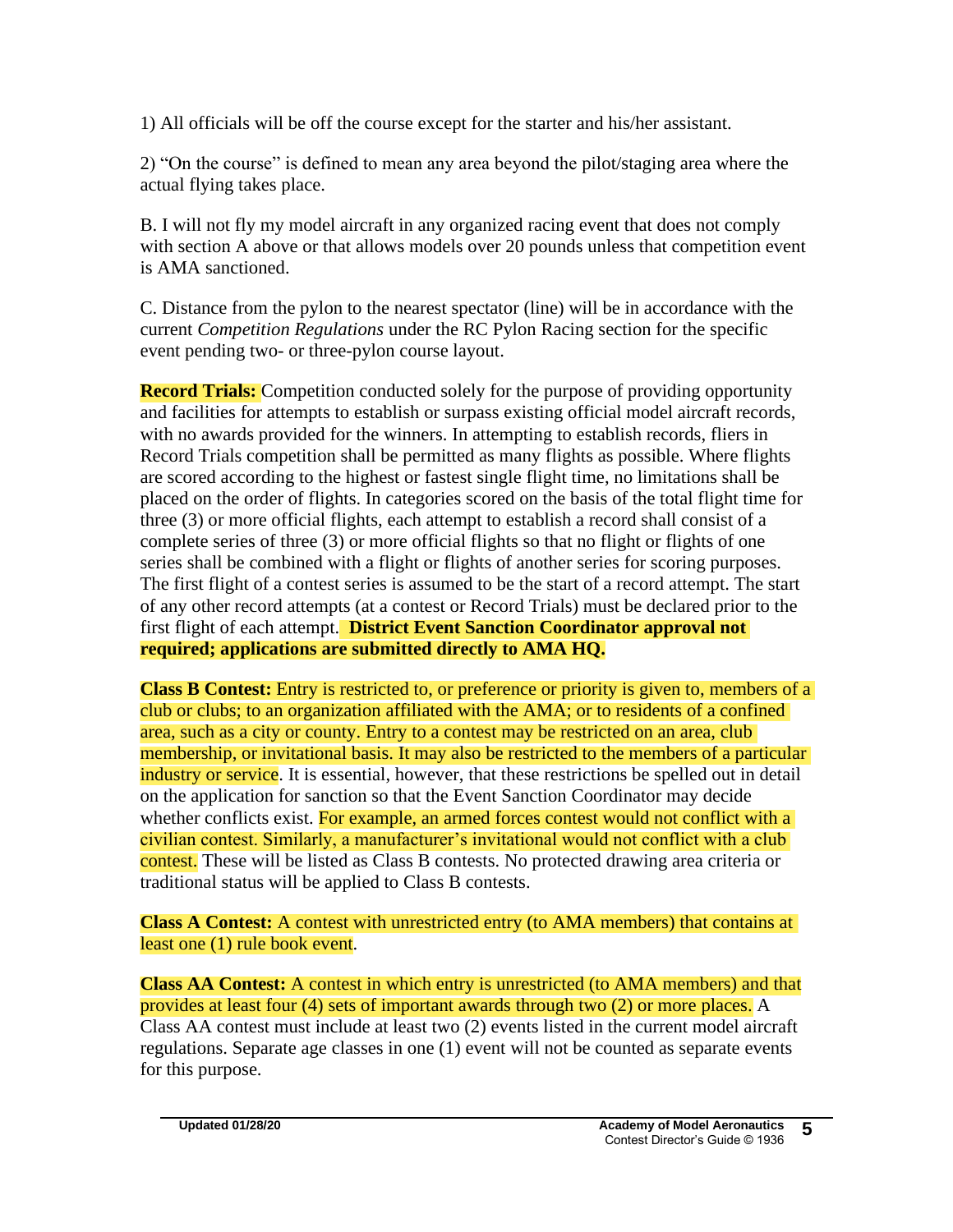**Class AAA Contest:** State or regional championships in which entry is unrestricted (to AMA members) and that provides at least 12 sets of awards through three (3) or more places in each event, with at least two (2) events having separate Youth-Junior and/or Youth-Senior categories. Examples of event combinations that meet these criteria are: four (4) events with each divided into separate Youth-Junior, Youth-Senior, and Adult classes; six (6) events, each with Youth-Junior/Youth-Senior (combined) and Adult classes; eight (8) events, four of (4) which have at least two (2) classes; 10 events, two (2) of which have at least two (2) classes. Other combinations are possible and authorized if they provide at least 12 sets of awards with at least two (2) sets going to age classes lower than Open. A Class AAA contest must include at least three (3) events listed in the current model aircraft regulations. Separate classes in one (1) event will not be counted as separate events for this purpose.

**Class AAAA Contest:** A national championship event in which entry is unrestricted (to AMA members), designated for a contest within its primary area of activity, on a onceper-year basis—such as the annual Free Flight Championships designated by the National Free Flight Society, the annual Radio Control Pylon Championships designated by the National Miniature Pylon Racing Association, etc.

For contest coordinating purposes, such meets shall have a protected drawing area equivalent to AAA contests. This status may only be granted by Executive Council action. (Note: The Nats shall be identified by AAAAA contest classification. Only one such competition may be held in a given year. The Executive Council shall be the sole determining authority, relative to whether the competition is held, the dates of its operation, and the location.)

**AMA Sponsored National or International Contest:** This is an exclusive sanction class for those events that are specifically approved by the AMA Executive Council and budgeted for operation from AMA funds—such as the annual AMA Nats, (in which entry is unrestricted to AMA members), AMA-hosted World Championships, etc. Such meets shall have a protected drawing area in which no AAA or AAAA contest shall be sanctioned anywhere in the country on the same date(s), but an A or AA contest may be sanctioned if at least 1,000 miles away—any exceptions to be only by Executive Council approval.

**FAI Team Selection Contest:** All such contests, for the specific purpose of qualifying participants for AMA official teams to World Championships, shall be sanctioned in the normal manner, except for the finals meets of AMA Team Selection Programs, which automatically shall be sanctioned and made known by AMA HQ.

## **NON-RULE BOOK EVENTS**

**Class C Unrestricted Entry:** An organized get-together of modelers for fellowship, mutual interests, and/or goodwill. Events have unrestricted entry to AMA members and may be composed of special events or activities, or any combination thereof. Events may or may not restrict flying to exclusive types of aircraft and/or offer awards or formal flying competition. A description of any special event or activity and any types of aircraft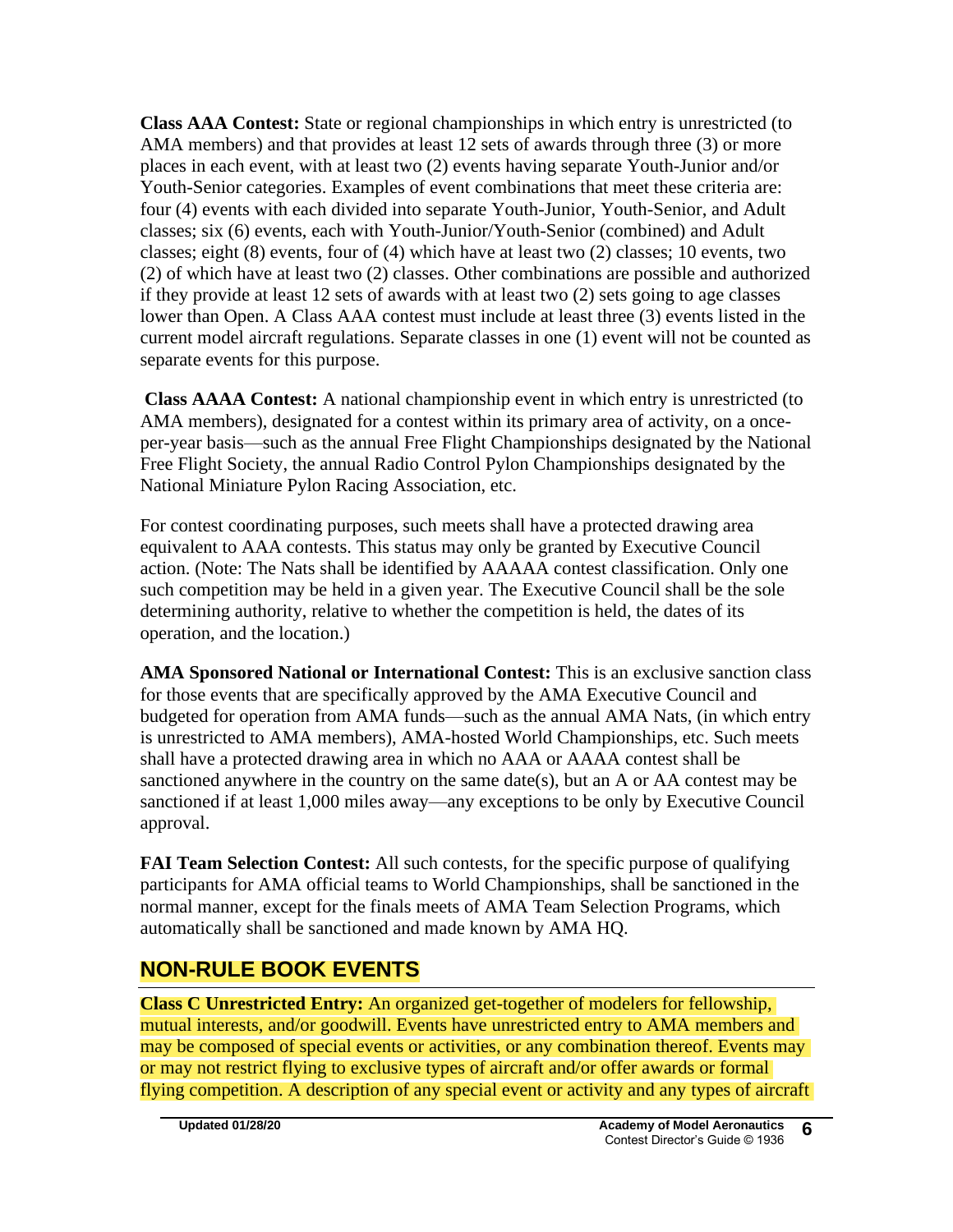restrictions, as well as any special safety precautions, must be included within the sanction application. AMA HQ will communicate any suggested additional safety requirements back to the sanction application originator and the affected District Event Sanction Coordinator. Traditional date and 100-mile area protection applies.

Note: *If the event restricts entry to specific groups of AMA members it must be sanctioned as a Class C– Restricted Entry event.*

**Class CR Restricted Entry:** An organized get-together of modelers for fellowship, mutual interests, and/or goodwill. Event entry is restricted to, or preference or priority is given to, a specific group/s such as AMA members of a club or clubs, to an organization affiliated with AMA, or to residents of a confirmed area, such as a city or county. Events may be composed of special events or activities, or any combination thereof. Events may or may not restrict flying to exclusive types of aircraft and/or offer awards or formal flying competition. A description of the event entry restrictions for specific groups and/or any special event or activity or exclusive aircraft types and any special safety precautions must be included within the sanction application. AMA HQ will communicate any suggested additional safety requirements back to the sanction application originator and the effected District Event Sanction Coordinator. Traditional date and area protection do not apply.

Note: *If the event does not restrict entry to specific groups of AMA members, it must be sanctioned as a Class C- Unrestricted Entry event.* 

**Class D Demonstration:** Flight activity performed by a small group of fliers before a crowd of spectators, primarily for purposes of instruction and/or publicity. In the case of a demo flown at a full-scale airport, there is a specific document (#600) that should be reviewed. You can find it at

<http://www.modelaircraft.org/files/RequirementsforRCOperationatFullScaleAirshows.pdf>. In addition to the regular form for sanction application, a brief description of the event(s) to be flown and special safety precautions must be included. AMA HQ will grant the sanction if the preparations meet with approval and will notify the event director and the district Event Sanction Coordinator if not. Class D sanction requests will be submitted directly to AMA HQ; District Event Sanction Coordinator approval not required. No area protection for dates will be allowed**.** 

# **TRADITIONAL CONTESTS**

Any Class C, A, AA, AAA, or AAAA contest that has been held annually on the same date or weekend for the three previous concurrent years shall be considered a traditional contest and shall be allowed first choice of that usual date and take precedence over any Class AAA or AAAA contest date, provided that the sanction application and fee are submitted from six  $(6)$  months to one  $(1)$  year before the desired date. Such traditional dates may be reassigned if no contest sanction request is received within such time period. The AMA district vice president is authorized to change, either permanently or temporarily, the date of any contest that has traditional status, to help alleviate the problem of internal conflicts.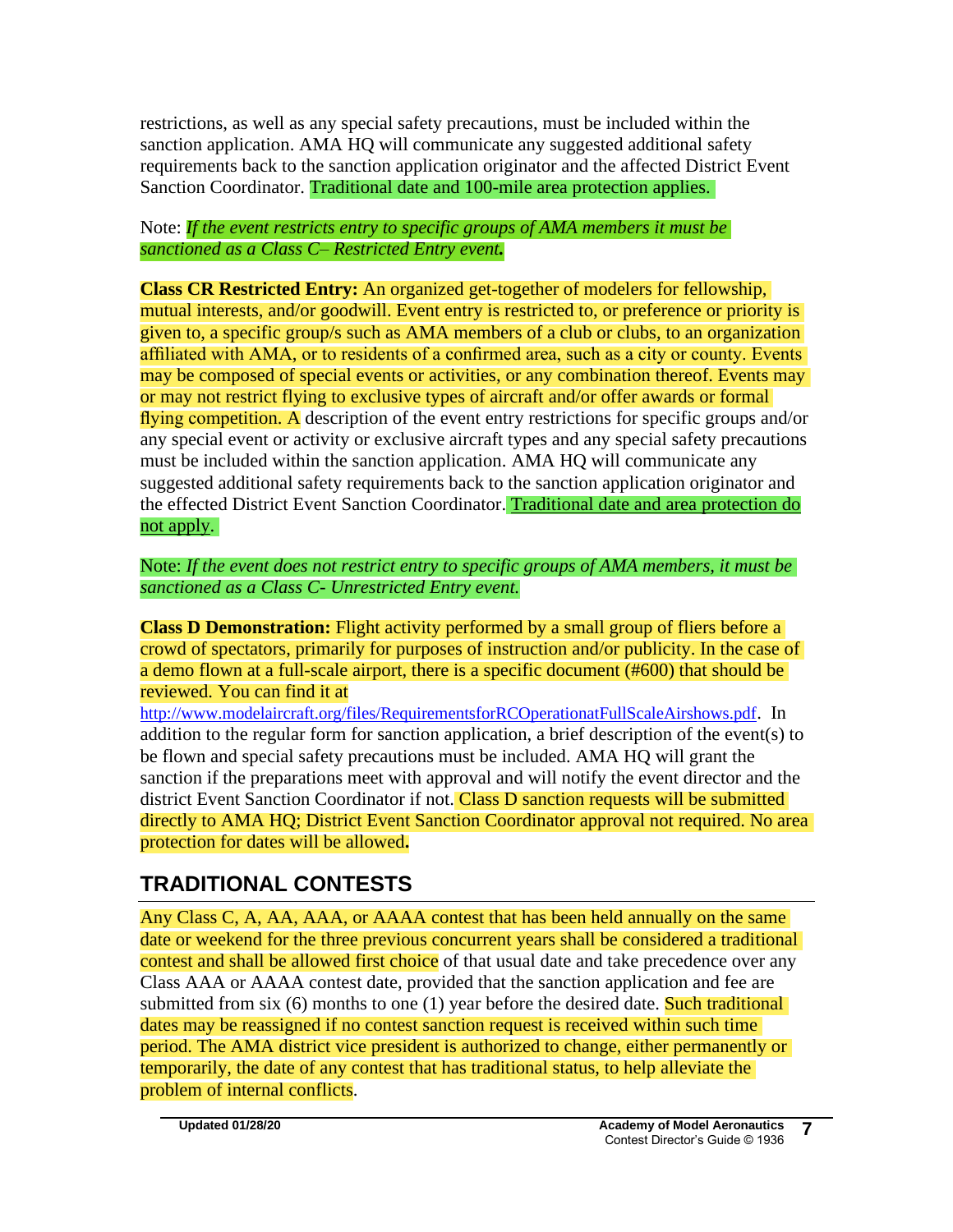**Conflict of Contests in Different Categories**: Contests in different categories (Control Line, Free Flight, Indoor, Radio Control) should not be considered to be in conflict in the protected drawing area concept. Sanction issuance to several contests that are restricted on a category basis in a small area is encouraged.

**Acceptance of Sanction Applications:** Sanction applications may not be honored if submitted more than one (1) year or less than 30 days prior to the proposed date of the contest. Record Trials and demonstration event applications may be submitted no less than 20 days prior to the proposed date. In the original contest sanction application, the submission of an alternate date(s) acceptable to the applicant, are to be set forth.

**Order of Acceptance:** All correctly completed sanction applications accompanied with correct fees will be honored in the order received by the district Event Sanction Coordinator after consideration of the conditions previously mentioned. In all cases of conflicting requests that arrive simultaneously, larger meets will take precedence over restricted meets unless the restrictions nullify possible conflicts as outlined in the rule book instructions.

**Correct Sanction Applications**: Sanction applications are correct if they meet all the requirements outlined in the front of the rule book. Applications for contests in the next calendar year must include proof that the CD has paid his/her membership fees for that year, or those fees may accompany the sanction request.

**Appeal:** If an individual club is unhappy with its approved date or feels that the date of another club is a result of a procedural error, the affected club officers may appeal to the respective district vice president. The vice president, in making his/her decision, should also contact the vice president and/or coordinator of any other district involved. Decision of the vice president is final.

# **PROTECTED DRAWING AREA**

The bases on which the system is built is that of protected drawing area. Actually, this should be interpreted as modeler population, but this is very difficult to use, even in the most general sense. Only after years of experience in a certain district can a Sanctioned Event coordinator develop a feel for who flies what and lives where. It is hoped that those Sanctioned Event coordinators who have developed this information will use it rather than rough area measure, which we propose here.

In general, on the same date, there should be at least the following distances separating contests:

| Class A, C        | 100 miles |
|-------------------|-----------|
| Class AA          | 300 miles |
| Class AAA or AAAA | 450 miles |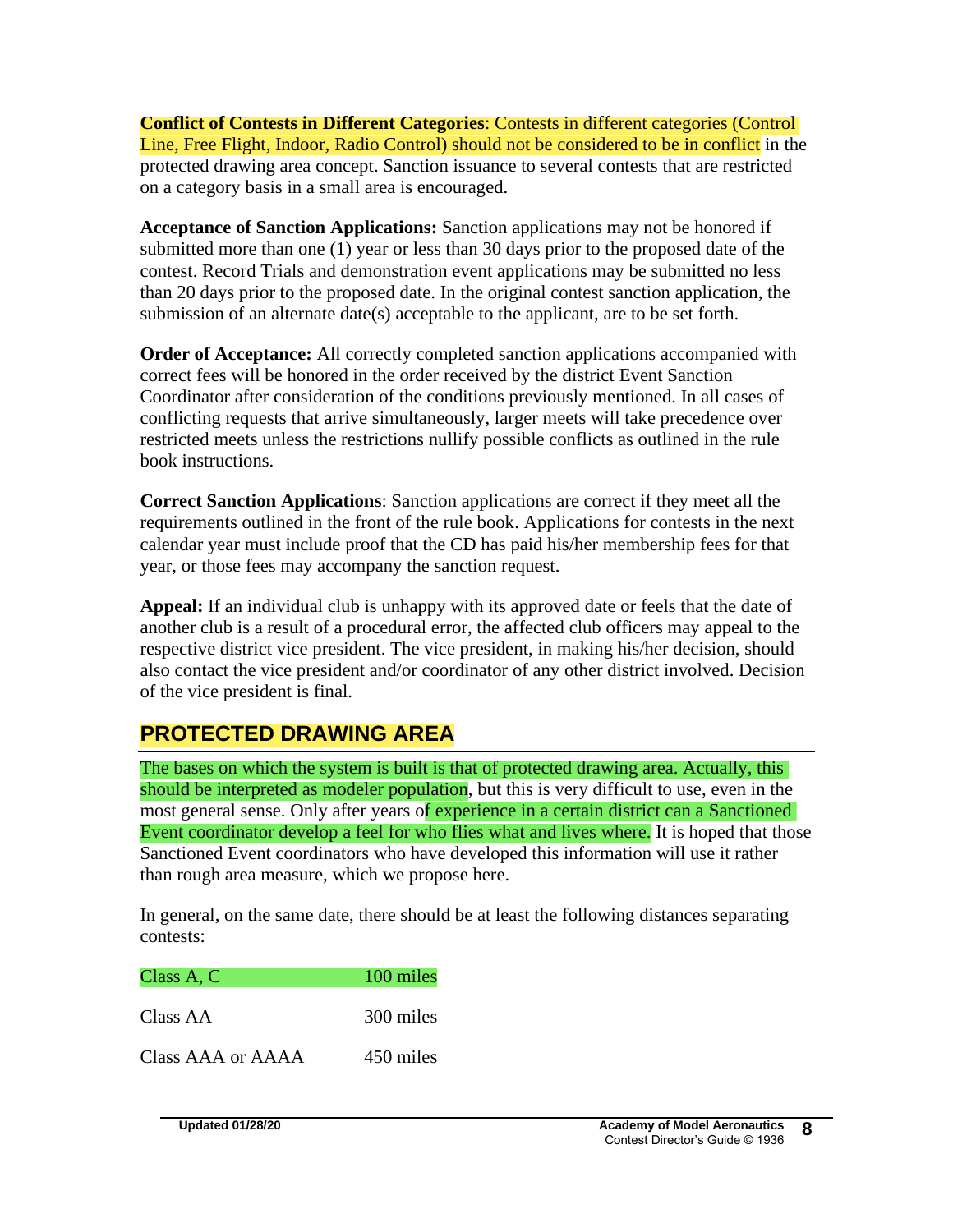(These distances should be scaled down in high-population-density areas and should be scaled up in low-population areas.)

Class AAA or AAAA meets are not to be allowed to conflict with an AMA-sponsored national or international contest anywhere in the country, but Class A and AA meets may be allowed provided that they are at least 1,000 miles away. FAI semifinals or finals are not considered to be in conflict with other meets that do not offer the same events. Traditional Class AAA or AAAA meets may be scheduled in conflict with FAI semifinals or finals if the CD of the Class AAA or AAAA meet is informed of the conflict and does not choose to change dates. This concession is due to the fact that both types of meets are generally scheduled on three-day weekends, and these are in very short supply.

# **INTERPRETATION**

There are many precedents to follow in not upholding the letter of the law in rule enforcement! This is frequently necessary if the rule language is inadequate or unclear. However, the intent is usually understood, and this should be the determining factor in decisions. The Judges' Guide, if one is available for an event in question, should be influential in decision making because it clarifies the intent of the rules. On the other hand, where the language is clear there should be no question of following a rule exactly as written.

# **DELAY OR CANCELLATION OF EVENTS**

Under certain conditions, a sanctioned event may be canceled. Where site availability is withdrawn prior to the event, AMA HQ should be notified immediately. Every effort will be made to provide news of such cancellations in both the Online Sanctioned Event Calendar and the printed *Model Aviation* event calendar. The cancellation of an event while it is in operation requires careful consideration. Typically, such cancellation is weather related. Conditions to be considered for the cancellation of an event due to weather or natural causes include, but are not limited to:

**Wind Strong/Sustained**: While wind speeds of 40 mph have been arbitrarily listed as a maximum, it should be noted that the type of models being flown dictate whether the event can be flown safely. Exceptionally strong gusts and wind direction in relation to the field layout are important considerations.

**Rain Heavy/Steady**: The possibility of hail, tornado, and hurricane activity is of special concern.

**Lightning, flood, earthquake, fog, extreme temperature, air conditions, and other natural causes**: Lightning presents a significant danger. While it is unlikely that complete event cancellation due to lightning will be required, every effort should be made to suspend flying and allow participants to seek shelter in its presence. The responsibility for the cancellation of an event rests with the CD. If the CD feels that the event cannot be flown safely, he/she may cancel it. Mere discomfort or marginal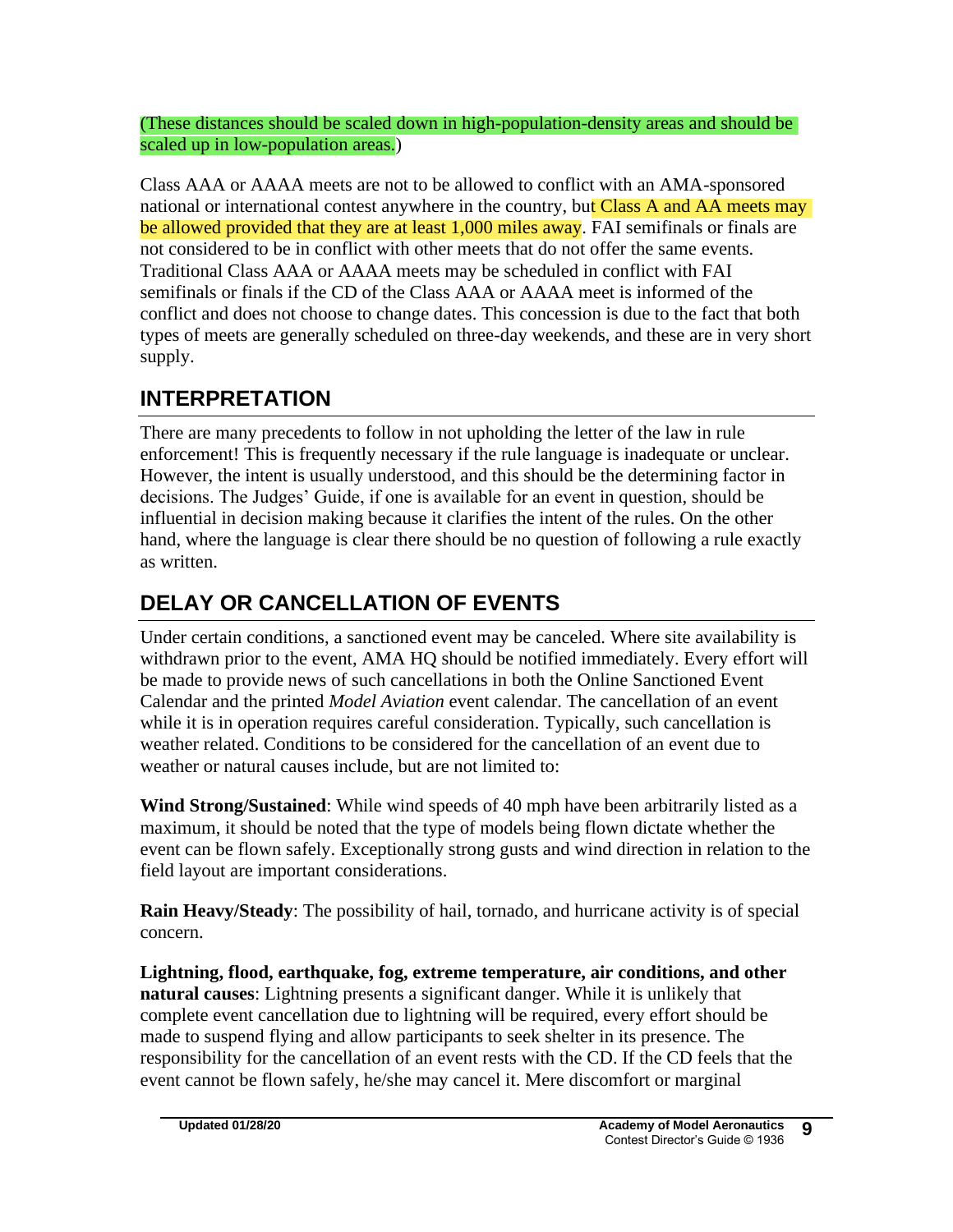conditions do not constitute reasons for cancellation. Consideration should be given concerning risk to equipment and, in particular, the safety of the participants and spectators. The CD may seek guidance through the use of a contestant vote. Resanctioning an event for weather-related conditions or natural causes will only be done if the conditions meet the basic criteria outlined.

**Delay of an Event**: An event may be delayed, either initially or during the period of normal operation, at the CD's discretion. Typically, delays will be caused by natural or weather-related problems; however, other concerns of an emergency nature may be considered grounds for delaying the event. When delays occur due to unfavorable weather conditions, it is understood that flying will resume when conditions improve to the level present prior to the delay. The CD is responsible for informing the participants present at the event, at regular intervals, as to the reasons for the delay and the possible time for resumption. In the case of competitive events, a delayed event will not be resumed if it is determined that time constraints will prevent the completion of adequate rounds of flying to determine a winner.

**Cancellation Due to Low Entry**: Cancellation of an advertised event on the day of the contest, because of low entry, may not be done. A participant who has shown up to fly in an advertised event must be permitted to enter an event that includes the class of model originally advertised. In instances where pre-entry is required, cancellation of an event due to low entry may occur in instances where 45 days exist between the pre-entry deadline and the contest. Upon cancellation of an event or events, the contest management shall be required to inform those pre-entered individuals of the cancellation by mail.

# **SUPPLEMENTAL AND PROVISIONAL RULES**

The rules specifically identified as supplemental or provisional do not qualify as "official" model aircraft regulations of the Academy of Model Aeronautics. They may not, therefore, be included as official events in AMA's annual National Aeromodeling Championships (Nats). But these rules have been examined by those AMA Contest Boards concerned and have been approved, particularly for safety, so that they may be included in all sanctioned AMA meets other than the Nats.

Supplemental rules are those that are included to provide a national standard for an activity that is felt to be engaged in by a substantial number of competitors, especially in some local areas. These rules are intended, therefore, to encourage the continuance of this activity. CDs may include events for these rules with the knowledge that they are known nationally and may be easily advertised or promoted by simple listing as for other events.

Provisional rules are those that are being tested by a Contest Board with the aim of possibly upgrading to official rules. CDs are urged to include these events in contests so that the rules may be tested for suitability before final adoption—the Contest Board is receptive to suggestions concerned with these rules for improvement, modification, rejection, or any other consideration may help decide their final status. It should be noted also that unless adequate testing is done by inclusion of provisional events in meets, the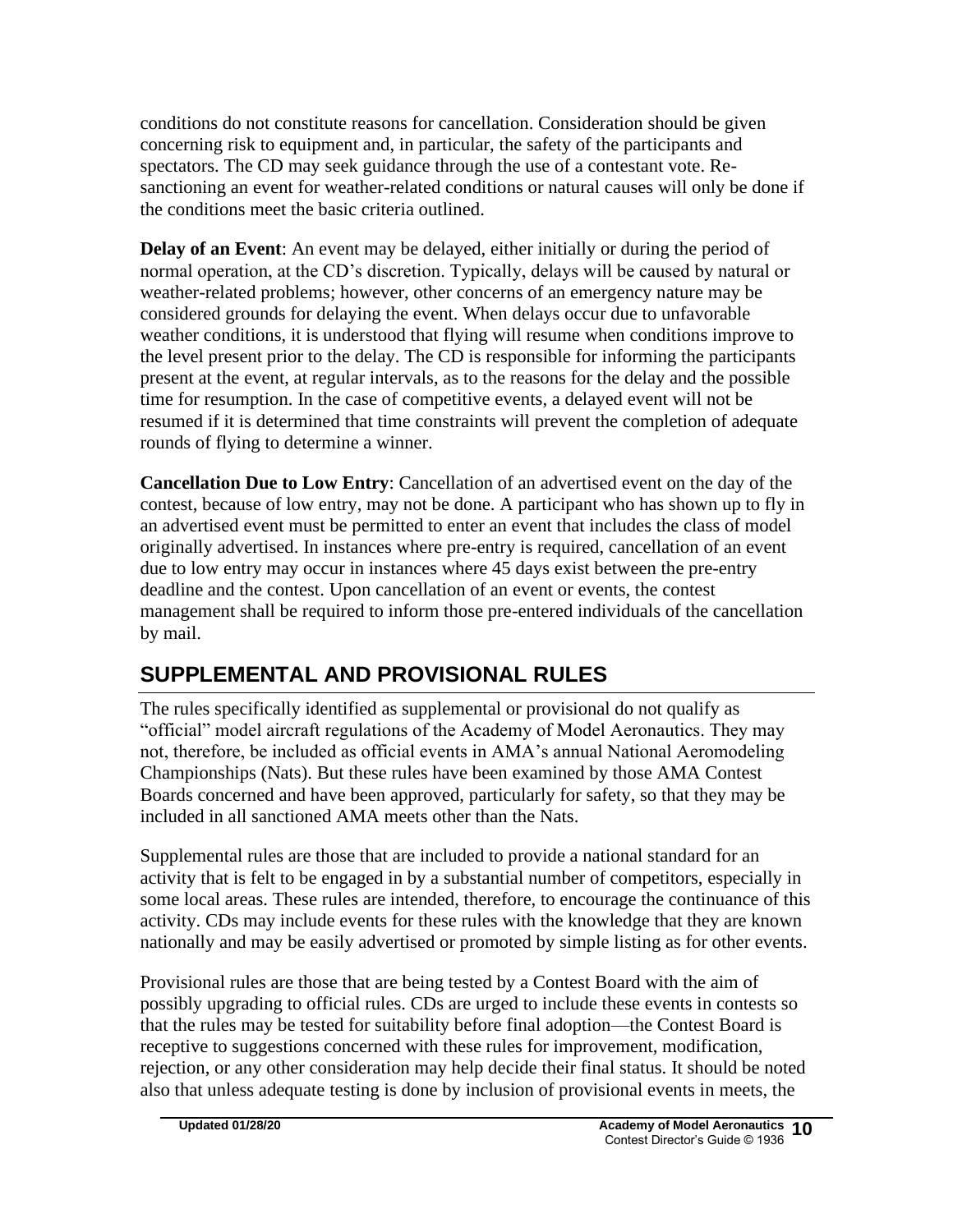rules may be eventually rejected on the basis that insufficient interest has been demonstrated to justify continued support. The latter point applies also to supplemental rules.

# **APPLICATION FOR SANCTION**

If Competition Regulation events are flown, a sanction should be obtained. This serves several purposes. First, the contestants can be assured that the meet will use the Official AMA Competition Regulations. Second, protection is provided that prevents other events from being scheduled in conflict with the meet on that date, subject to the published mileage ranges for various sanction classes. It should be noted that the distances listed are not absolutes and may be affected by geographic and population concerns.

Your sanction application *must* be submitted a minimum of ninety (90) days prior to your meet to assure at least one appearance in *Model Aviation.* Shorter lead time will result in publication only on the AMA website. Sanction applications may be submitted up to one year in advance of the meet date; doing so will assure maximum exposure in *Model Aviation* and on the AMA website.

While sanctioning may not be required for Competition Regulation meets, it is encouraged in many cases for various reasons. Meets such as fly-ins, demonstrations, fun-flys etc. tend to attract both the competition and noncompetition modeler, thereby creating a conflict if the coordination of dates is not achieved through the sanctioning process. In addition, the Academy has a much better grasp of overall membership activity as a result of the sanctioning process.

A request to change your flying event dates, location, classification, or category must be submitted by the CD to the proper AMA District Event Sanction Coordinator.

# **EVENT SANCTION PORTAL**

Sanction requests are submitted online using our *Sanctioned Event Portal*. A major advantage is that sanctions can be approved very quickly and entered into the online sanctioned event calendar as well as process ads for *Model Aviation* magazine. Please take the time to visit the portal and view the Event Sanction Portal introduction video to preview how it works.

The Event Sanction Portal is located by going to the main page of the AMA website at [www.modelaircraft.org.](http://www.modelaircraft.org/) Only credentialed AMA Contest Directors will be able to access the portal. Next, you must log into the AMA website at the top right of the main page. Navigate to the right of the blue and white AMA logo where you will find the heading EVENTS. Run your mouse OVER the word EVENTS, and a blue dropdown box will open. On the left column you will find the Event Sanction Portal. Click on it. If you don't see Event Sanction Portal, then you are either not logged into the website or there is a problem with your membership account. If this occurs, contact the AMA Membership department. If for some reason you cannot access or use the online portal, a paper sanction application can also be downloaded from the AMA website and filled out by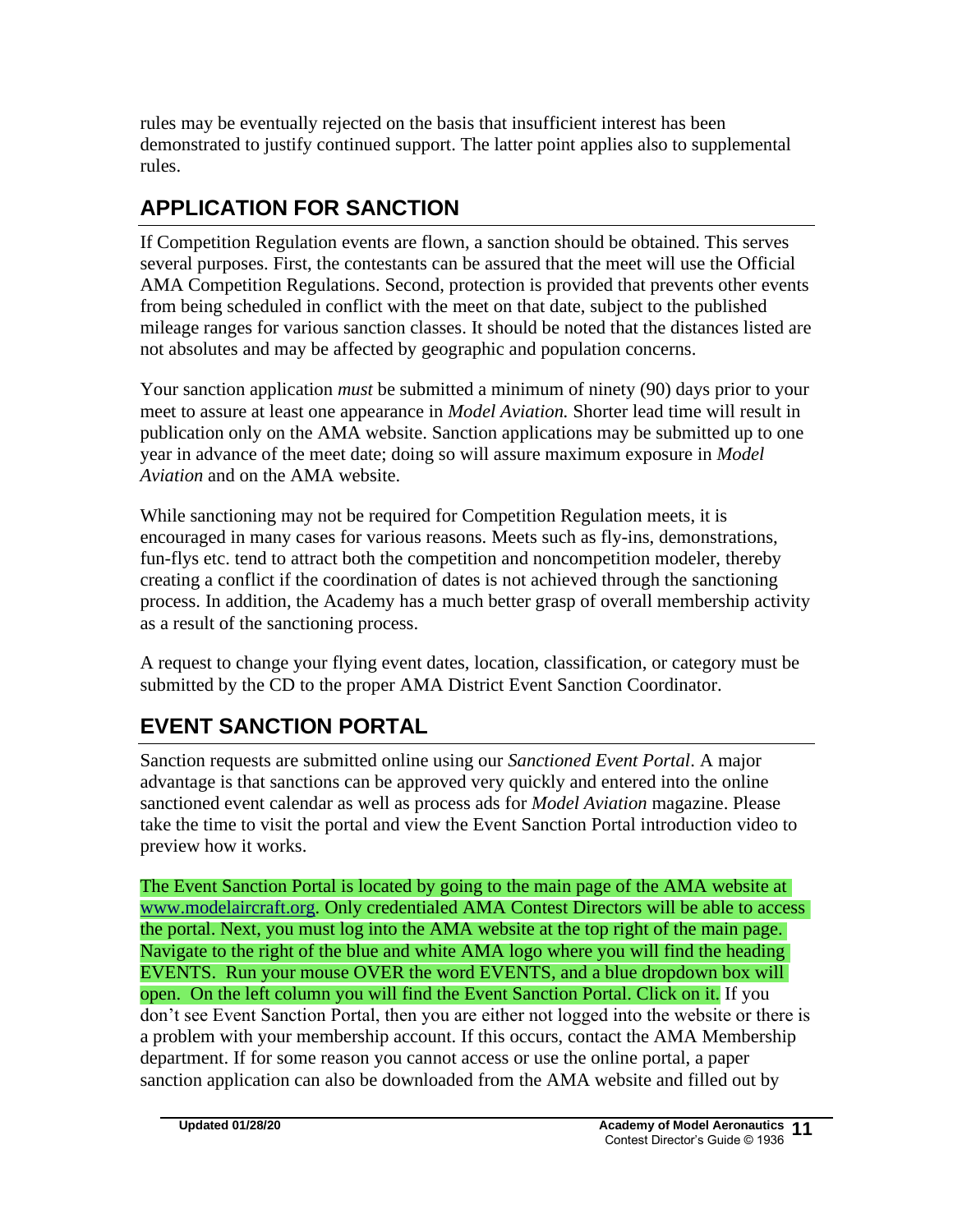hand and mailed to the appropriate Event Sanction Coordinator for the district in which the event is to be held.

Note that to the right of the Sanction page is an instructional video on how to use the portal. Please watch the video before beginning a sanction application, as it will help you understand the process better.

## *1. Classification*

It cannot be emphasized strongly enough that care must be exercised in determining the meet status. The details outlining the classifications can be found in the *Competitions Regulations* and this guide. Be certain to note that various classifications require specific numbers of rule book events. Additionally, meets in the A through AAAA classifications must not be prejudiced by requiring membership in various organizations, specific geographic areas, etc. Such restrictions require a class B sanction. Correct selection of the meet classification is important to prevent sanctioning delays. If you have questions, check with your District Event Sanction Coordinator or AMA Headquarters before submitting the request.

## *1.1. Competition Regulation Meet:*

Ensure that the meet class marked on the application is justified by the prescribed number of events marked in the application. Ensure that the required number of awards for the marked classification is stated on the application as well. Additionally, contests in the A through AAAA classifications must not be prejudiced by requiring membership in various organizations, specific geographic areas, etc. Such restrictions require a class B sanction. Correct selection of the meet classification is important to prevent sanctioning delays.

## *1.2. Noncompetition Regulation Meet:*

Classification for noncompetition regulation meet such as fun-flys, fly-ins, park flying, etc. should be listed as class C meets. A meet that contains noncompetition regulation events and is restricted to a specific group of people, members of a certain organization, or restricted to a specific area such as a town or county, would be properly classified as a class C-Restricted Entry meet. AMA recognizes that there is something of a "gray" area" concerning certain contests that use highly modified competition regulation events. If a CD wishes to obtain an A classification or higher for his or her event, it should be understood that any modification to the published event rules must be relatively minor and listed on the sanction application, must be approved by the AMA Technical Director, and must be easy to detail in pre-event publicity. Highly modified events will require a C status. Class C meets have area and traditional date status. Class C-Restricted meets do not have area or traditional date status.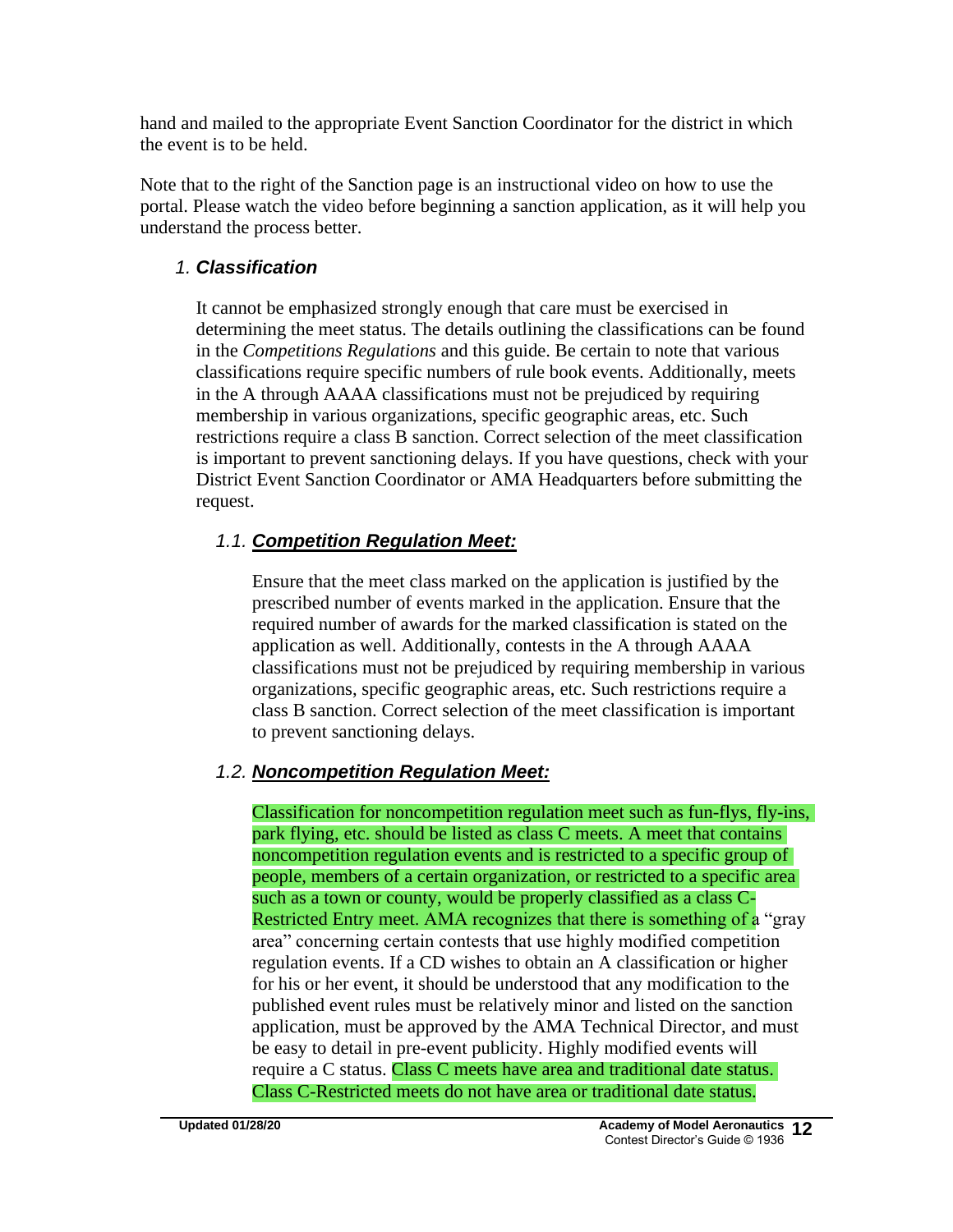#### THE CLASSIFICATION MUST BE CORRECT FOR YOUR EVENT SANCTION COORDINATOR TO COORDINATE THE MEET CORRECTLY!

## *1.3. Deviations*

This area should be used to indicate any deviations from the rules for the competition. This includes items such as combining two events, special timing procedures, or model specifications. Care should be exercised to see that whatever deviations are considered do not compromise AMA's Safety Programming*.* Be aware that ALL deviations from the *Competition Regulations* must be approved by the AMA Technical Director!

Clubs and CDs should give careful consideration when deviating from the established rules. Contestants have every right to expect adherence to the rule book. Adequate advance notice is of paramount importance. This should be done through the sanctioning process and in all advance advertising. It is helpful to post this information at the contest site as well.

## *2. Competition Regulation Events*

Select the events to be held at your contest. In addition, select the letter(s) (YJ-Youth-Junior; YS-Youth-Senior; A-Adult) to indicate the various age classifications being flown in that event. If you are combining two or more age groups, select each age group that is combined, to denote that they are together as one group. Special note should be made that some events, by designation, are of a particular age classification.

Age, for the purpose of classification, will be taken as of July 1 each year. Contestants younger than 15 years of age are classified as Youth-Juniors (YJ). Contestants 15 or older, but younger than 19, are classified as Youth-Seniors (YS). Contestants 19 or older are classified as Adult (A) fliers.

For example: Selecting only the A for Adult indicates that only AMA members who are 19 or older may fly in the event. Selecting all three together (YJ-YS-A) means that ALL AMA members will be allowed to fly the events combined, regardless of their age. Selecting each age classification separately means that those of each age classification will compete only against others of their age classification.

If the events are Free Flight, either Indoor or Outdoor, the appropriate category should be indicated. Specific guidelines are given for the Indoor category designations.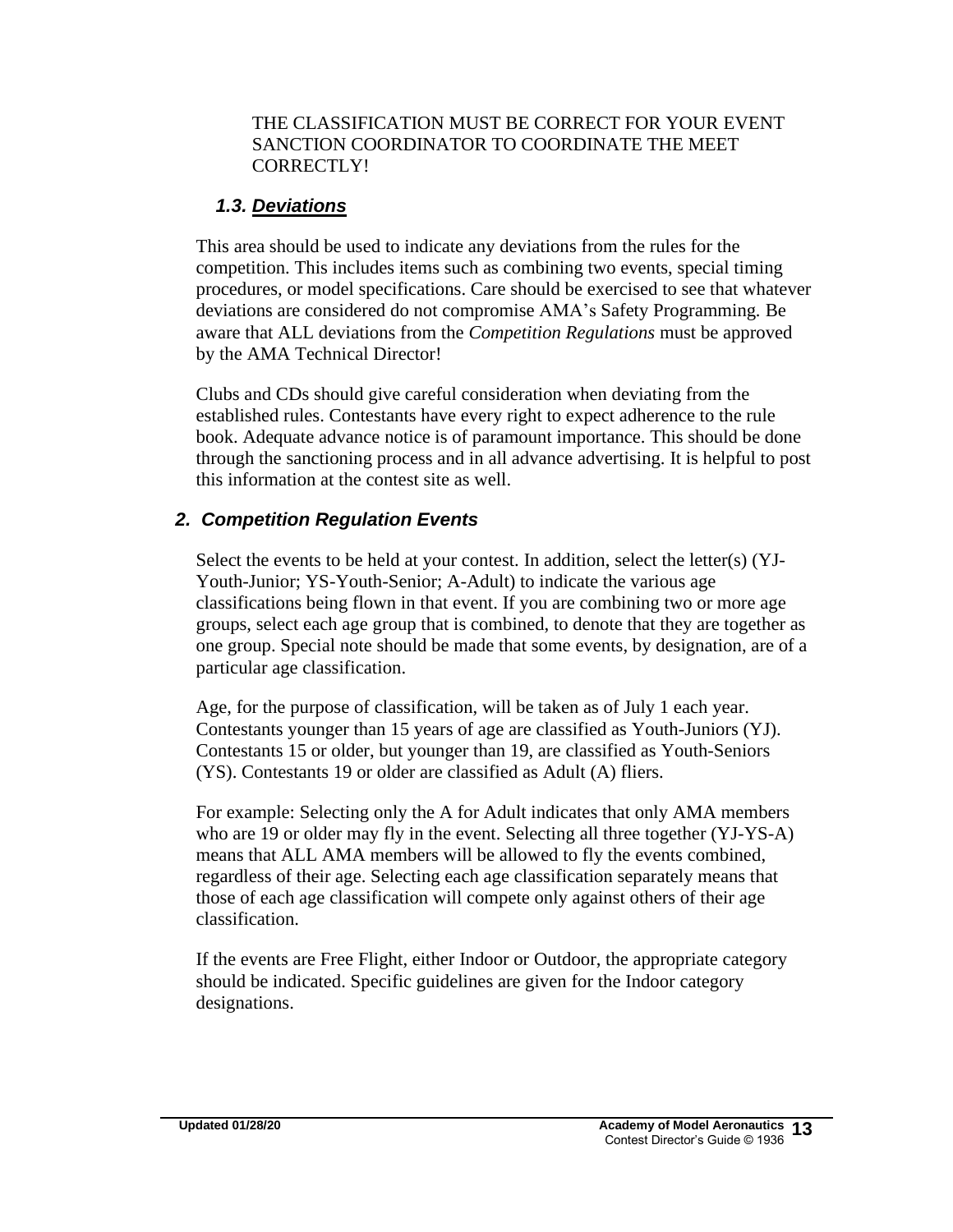#### *3. Publication Information*

This section of the sanction application concerns meet listings in the magazine. A minimum of 90 days lead time is required to assure at least one appearance in *Model Aviation*'s Sanctioned Event Calendar.

Non-flying meets (mall shows, static displays, swap meets, auctions) are not sanctioned. A form does exist for these types of meets (Doc# 304), making it possible to be listed in *Model Aviation*. CD status is not required.

## **ADDITIONAL RESPONSIBILITIES**

## *1.1. Turbine powered aircraft and Large Model Airplane Programs (LMA-1/LMA-2/LTMA-1/LTMA-2)*

Flying a turbine powered model requires the pilot to have an AMA Turbine Waiver for either fixed-wing or rotary-wing. This credential will be printed on the pilot's current AMA membership card and can also be verified on the AMA website. To verify, you must log into the website at www.modelaircraft.org and put your mouse over the heading MEDIA & RESOURCES. A blue box will open. Look for AMA DOCUMENTS and move your mouse over it. Select the + sign on the right and click on it. This will open a page listing with several items. Find document 510-M – AMA Turbine Waiver Holders and click on it. This will provide you with a current listing of ALL Turbine Waiver Holders, so you can verify that the member has this credential. If they are not on this list, he/she CANNOT fly a turbine-powered airplane or helicopter at this event.

As each turbine pilot fills out the Flight Safety Declaration/Event Participation List, he/she should make a check in the box next to the word *Turbine.* This will alert the CD that this pilot should fill out Turbine Waiver Verification Form as well.

AMA's Large Model Airplane (LMA) program was created to allow airplanes that are heavier than 55 lbs. to participate. It is vital that you, as a CD, be aware of this program and know what to do if a large (heavy) airplane should show up at your event. It is important to note that AMA created this program so these airplanes CAN participate! However, because they are large, there are extra safety concerns. The FAA recognizes AMA's LMA programs, clearing the legal hurdle. Now, more than ever, we need to make sure all the participants are following the procedures for fun and safe operations of these large models.

So, take a moment and review the LMA program on AMA's website. Under Media & Resources select AMA Documents and then Large Model Airplane Program (over 55 pounds). Here is a direct link: <https://www.modelaircraft.org/sites/default/files/documents/520-A.pdf> .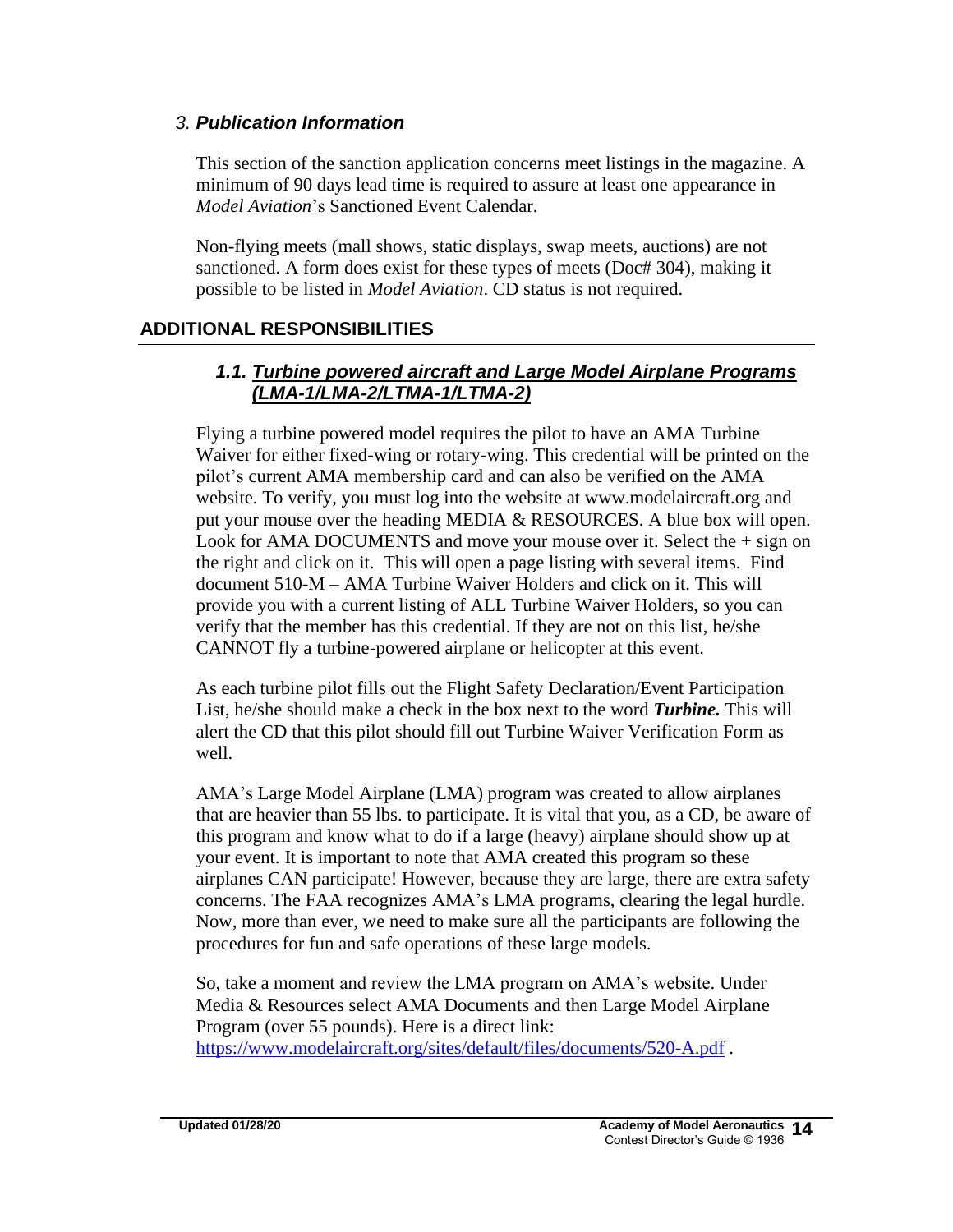Here are the four different types of LMAs:

- **LMA-1**: Large Model Airplane between 55 lbs. (25 kilograms) and 77 lbs., 2 oz. (35 kilograms), with fuel, ready to fly.
- **LTMA-1**: Large Turbine Model Airplane between 55 lbs., (25 kilograms) and 77 lbs., 2 oz. (35 kilograms), with fuel, ready to fly.
- **LMA-2**: Large Model Airplane between 77 lbs., 3 oz. (35 kilograms) and 125 pounds (56.7 kilograms) with fuel, ready to fly.
- **LTMA-2**: Large Turbine Model Airplane between 77 lbs. 3 oz., (35 kilograms) and 100 lbs. (45.4 kilograms) with fuel, ready to fly.

### *Airplanes heavier than these limits are not allowed to fly under any circumstances*

To be legal to fly these airplanes, a pilot must have a *Permit to Fly* on file with AMA for that particular airplane. Each pilot must either:

- 1. Show the Permit to Fly to the CD, or
- 2. Show their LMA card, which is also a validation, as long as the expiration date on the card has not passed.

As he or she goes through your event registration at the field, they should show their current AMA membership card, fill out the Flight Safety Declaration/Event Participation List, including checking the box next to the words *Over 55lbs?* This will alert the CD that this pilot should fill out a Large Model Airplane as well. The CD must verify that the pilot has the proper *Permit to Fly/ LMA Card* for each airplane over 55lbs.

*As CD of the event, it is your responsibility to ensure all aircraft powered by turbine engine(s) are flown by current turbine waiver holders, and/or any airplanes weighing between 55 lbs. and 125 lbs. are flown by pilots who hold permits to fly that particular airplane under AMA's Large Model Airplane (LMA) program.* 

## *1.2. Park Pilot Members*

Park Pilot members may NOT participate in an AMA Sanctioned Competition Regulation (rule book) events.

# **SANCTION PACKAGE**

All Sanctioned event certificates will be sent to the email address contained within the CD's event listing or membership record. For those without an active email account, AMA HQ will continue to mail your packet. Be sure to download additional forms needed for your event by selecting the link provided. Suggested forms listed below.

- ➢ Application for insuring Flying Site Owner or Event Sponsors for AMA Sanctions (Doc# 306 [www.modelaircraft.org/files/306.pdf\)](http://www.modelaircraft.org/files/306.pdf)
- ➢ Contest Director/Event Manager Report Package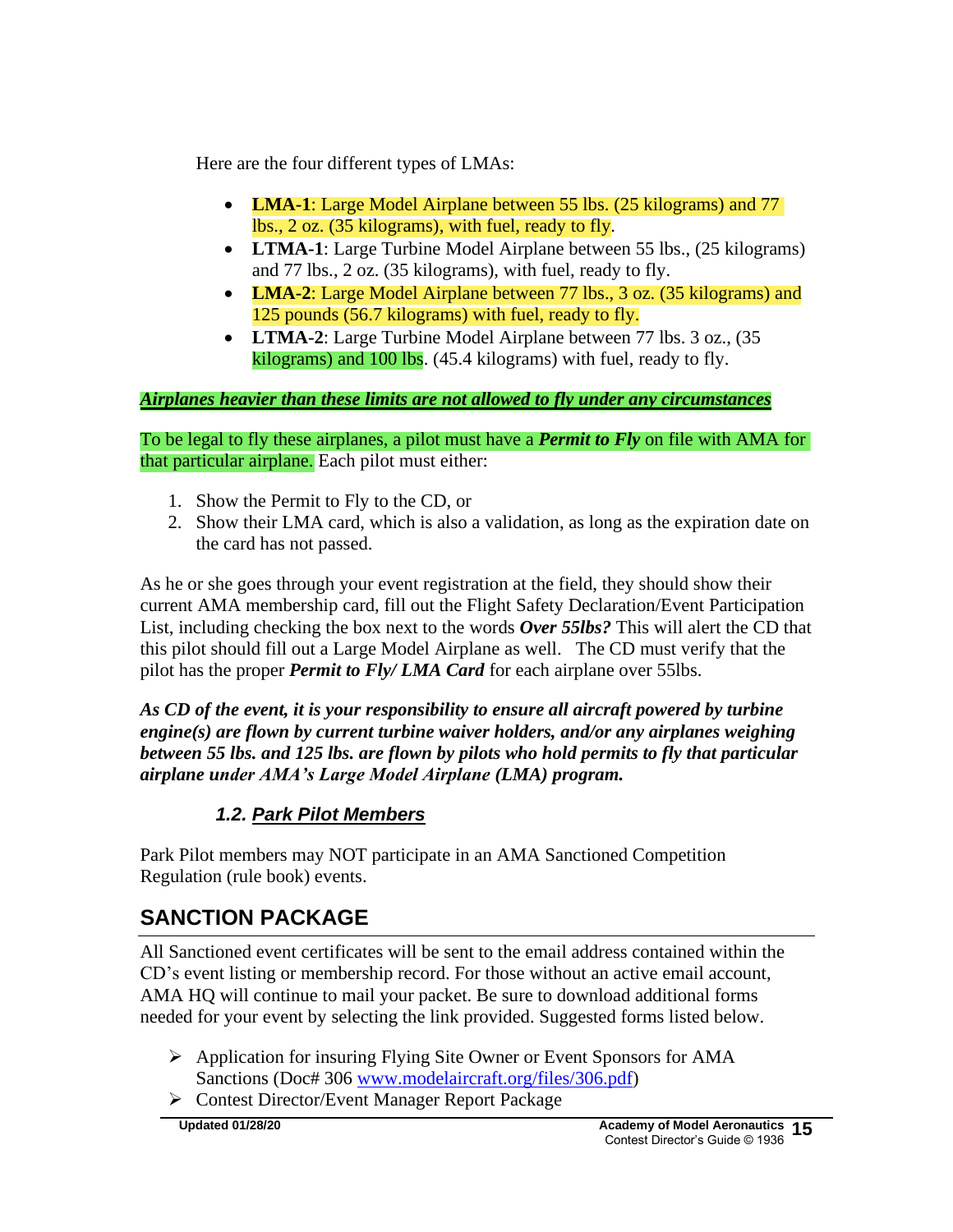[www.modelaircraft.org/system/files?file=documents/ContestAndEventPackage\\_F](http://www.modelaircraft.org/system/files?file=documents/ContestAndEventPackage_Form10.pdf) [orm10.pdf](http://www.modelaircraft.org/system/files?file=documents/ContestAndEventPackage_Form10.pdf)

Depending upon the nature of the event, you may also need the following forms:

- ➢ Application for record performance (Doc# 307-312)
- ➢ FAI Event Report Form (Doc# 316/Form 12)
- ➢ Requirements for RC operations at Full-Scale Air Shows (Doc# 600)

All approved sanction event listings and the sanction number will appear in the Contest Calendar on the AMA website within 24 business hours of the HQ processing date.

### *1. Contest Director/Event Manager Report Package (Form 10):*

All EVENT CLASSES, CONTROL LINE, RADIO CONTROL, AND FREE FLIGHT, it is a **requirement as the Contest Director to complete and return all of the forms. These are REQUIRED by all flight catagories.**

Make certain you download the Contest Director/Event Manager Report Package, if you did not receive it by email. There are several documents within the report package. These are required and must be returned to record your CD efforts, so you can receive proper credit. Please return to Headquarters within seven (7) days of the event by scanning in the documents and emailing them to us at competitions@modelaircraft.org or send through the mail by U.S. Postal Service. Be certain to complete all sections, place your signature at the bottom, and include all monies collected for AMA memberships and FAI fees. Attach all individual forms. If you did not have anyone at your event flying a turbine aircraft or Large Model Aircraft, you don't need to return those forms. All other forms are required to be returned to AMA HQ.

If a participant is a member of MAAC (Model Airplane Association of Canada), record the MAAC membership number and note next to the number that it is a MAAC number. AMA Park Pilot members may only participate in Class C or C-Restricted events and must only fly aircraft allowed under the Park Pilot Program.

You must verify each pilot's membership status by viewing a current membership card or paid receipt, or by electronic means through the AMA membership website. This is very important. Failure to check may place the CD and/or contestant in an awkward position in the event of an accident or protest.

#### **Turbine/LMA Authorization Form**

If you have any pilots flying these types of aircraft, the appropriate form(s) must be filled out by the member, validated by the CD, and returned to AMA as part of the CD report.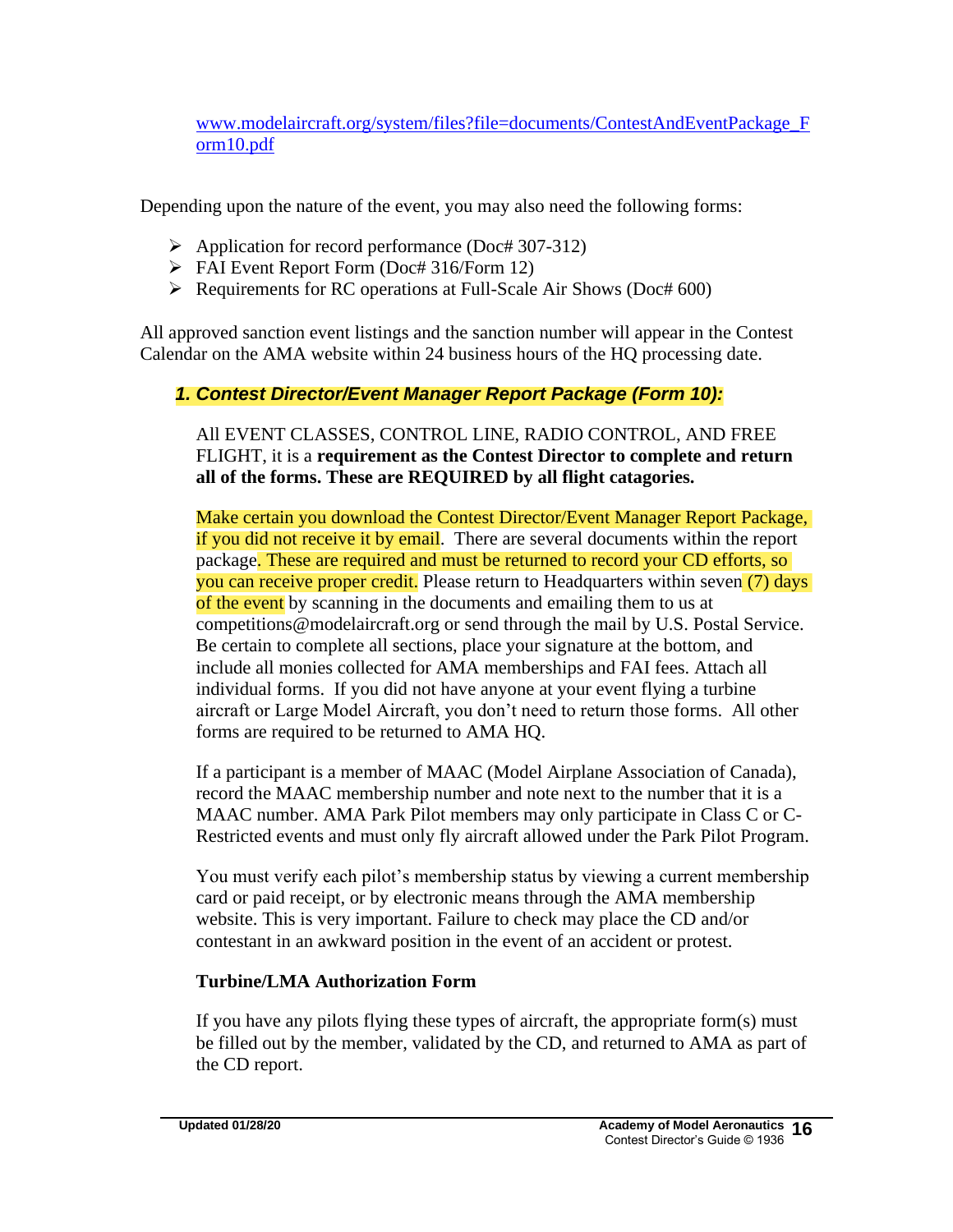## *2. FAI Event Report- (Form 12)*

Some FAI Team Selection Programs involve qualifications that occur at various contests held during the year rather than a single team selection meet to properly qualify individuals. It is essential that contests running FAI events provide the names, AMA numbers, and placing for all participants in those events. This listing is to be done on Form 12. Make certain this form is returned filled out with your Form 10.

## *3. Membership Applications for Affiliate Members*

On current membership applications there is a certain section for Affiliate Members. To properly determine the eligibility of foreign contestants to enter an AMA sanctioned event, the CD must make sure he/she possesses a valid membership card from the aero club representing his/her country or an FAI Sporting License. (The possession of an FAI Sporting License would indicate that the contestant has an aero club membership, but the reverse need not be true.)

If he or she has a valid membership with his or her aero club, the person may apply to be an Affiliate Member in AMA and participate the same day in a sanctioned event. The Affiliate Membership provides liability insurance coverage for the foreign member while he or she is flying in the United States, both for sport flying and for sanctioned events, if the flying is done in compliance with the current AMA Safety Program.

## *4. Additional Forms*

**Record Forms:** In some events it is possible to establish AMA or FAI records. Forms are included on which to report AMA records. It should be noted that specific information is requested that is established by the rules for the event. Be certain to include all the necessary items, such as times, speeds, etc. Each event contains specific regulations and should be studied carefully. No attempt will be made here to detail the various items required for each event.

For FAI record attempts and the filing of results, please contact the Competition department at AMA Headquarters.

When filling out the various forms required for an event report, the CD must keep in mind the need for accuracy and legibility. There is a natural tendency on the part of both the contestant and Contest Director to "get the show on the road" in a contest situation. The result is that reports are often incomplete or illegible. Because of the many responsibilities involved in an event situation, the CD usually has another person complete the registration. The importance of the registration being done correctly must be emphasized to this individual.

In like manner, the CD must make certain that his or her event report is filed with AMA Headquarters within the time limit specified. Various problems can be created for all concerned if this is not done. As an example, inquiries are<br>Updated 01/28/20<br>Academy of Model Aero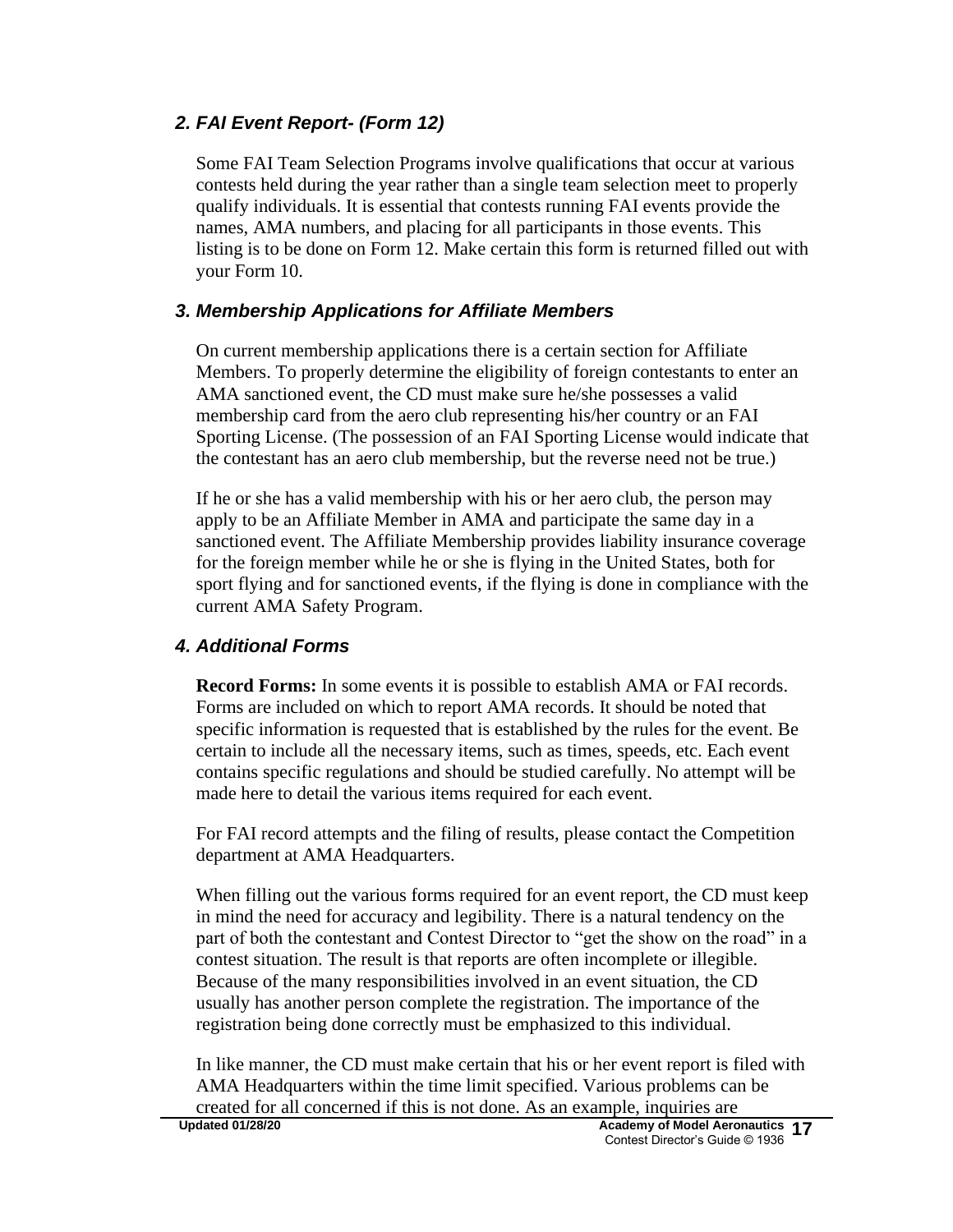sometimes made at AMA Headquarters concerning the status of a membership. Investigation brings to light that the membership application was taken at a sanctioned event and the CD had not forwarded his or her Contest Report or the fees collected in a timely manner.

# **EVENT OPERATION**

Specific guidelines for the great variety of AMA sanctioned events will not be included in this document. It must be understood, however, that even the simplest event requires careful planning. Generally, the utilization of various club members in the planning will result in the necessary foresight required to develop a successful event. All three stages preparation, execution, and evaluation—are important.

In the initial planning stage, allow ample time for the sanction procedure. Sanctioned events "Approved" by your Event Sanction Coordinator should arrive at AMA a minimum of 90 days in advance of the event date to help ensure a listing in at least one issue of *Model Aviation*. In addition, this allows for time to solve problems that can develop with coordination if the date is not established and traditional. While movement through the system can be rapid if necessary, it is prudent not to rely on that; many situations require ample lead time.

Many CDs have developed checklists to use during their preparation stages. This is an effective way to prevent overlooking necessary items. A typical checklist might include:

- Personnel for specific tasks
- Score sheets
- Registration forms
- Refreshments
- Equipment
- Publicity
- Field preparation
- Each of the preceding can be subdivided into many individual items. For instance, equipment will involve numerous items such as watches, chairs, rope, PA systems, and much more. It pays to include every imaginable item instead of finding out the morning of the event that something is missing.

Be on hand well in advance of the actual starting time of the event. It is frustrating to

participants to find that they must move after they have set up for the event because the CD was not there to instruct them regarding the location of parking, flightlines, judging areas, etc. An early arrival by the CD also helps cope with necessary last-minute changes that may be brought on by personnel or weather changes.

A pilot briefing before you actually begin is critical. Spell out completely any special safety requirements as well as recommendations for field operations. If you have advertised rule book deviations, be certain to point these out at this time. Failure to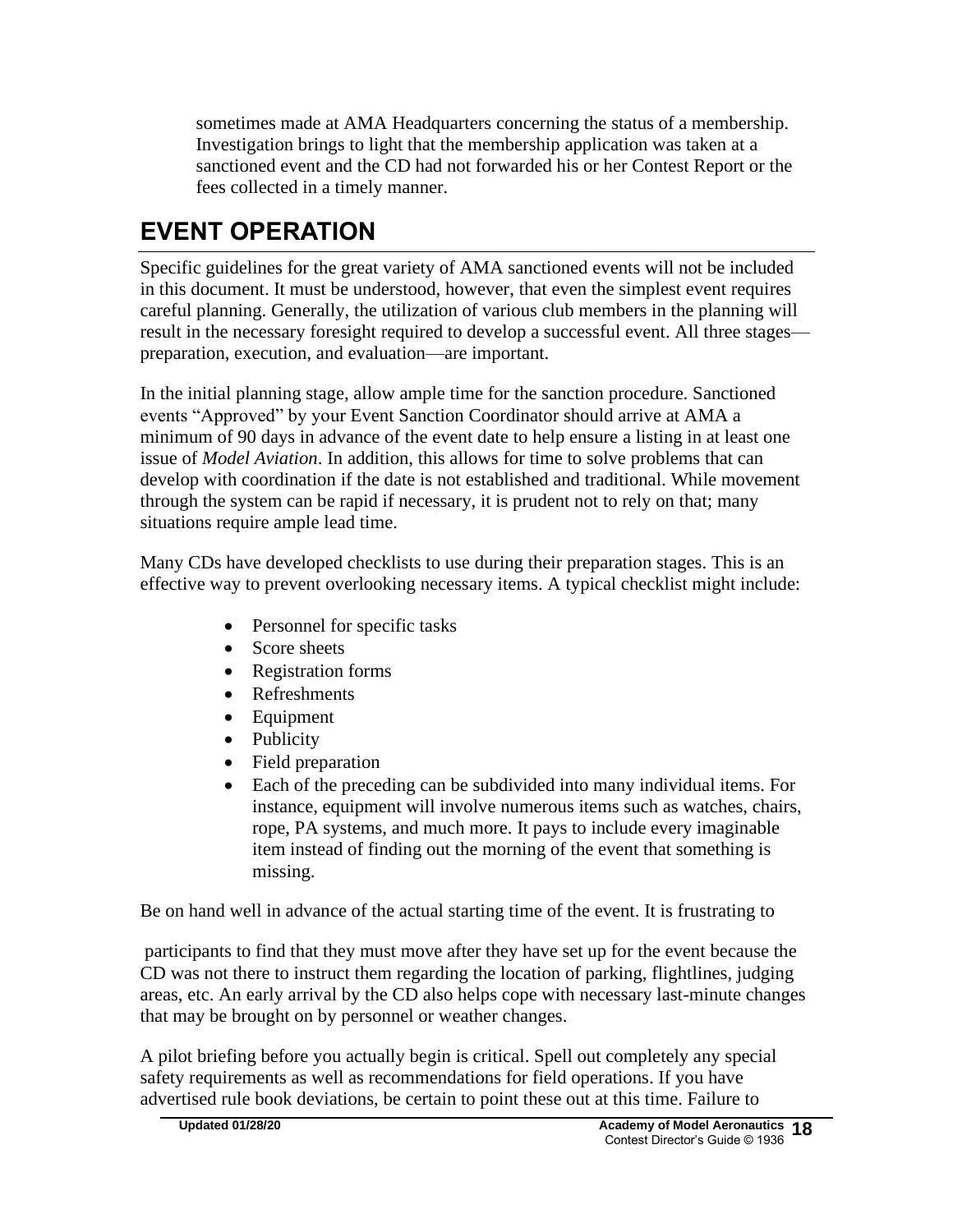adequately inform the pilots of specific requirements invites the prospect of concerns or event protests late in the event. Do not assume that "they do it our way everywhere." This is typically not true. Rule interpretations and field operations vary widely from area to area. Have your *Competition Regulations* and sanction papers available at the event. You may wish to have additional copies of the AMA Safety Program available for the participants as well, especially at noncompetition events, at which the participants may be unfamiliar with the Safety Program.

It pays to refresh your memory in advance concerning the location of various items in the *Competition Regulations*. You may want to extract certain pertinent parts to include in a printed handout for the participants.

You will find two extremes concerning operation of an event, especially a contest. One states that "rules are made to be broken." The other is the "letter of the law," with no room for interpretation or deviation. The latter approach will present the fewest problems for you as a CD. You will find, however, that it is impossible for the rules to cover all situations, and somewhere in the course of your activity as a CD you will be faced with a challenge that needs to be addressed. These "challenges" will develop in the looserstructured, non-rule book types of events. It is important for you to develop a reasonable attitude toward interpretation. Do not, however, compromise safety considerations.

In the event of a protest, your part is most important. You are bound by the rules to accept the protest from the contestants in your event. In like manner, specific requirements exist regarding your response. Become acquainted with that section of the *Competition Regulations*. Indecision or lack of knowledge concerning protest procedures will only aggravate an already charged situation. Be reasonable, listen carefully, find out the facts, interpret fairly, and then react in a positive manner. The handling of a protest in a non-rule book event may or may not be specified. You may wish to develop a "local rule" for those events.

As a CD, it is important that you understand the three documents of rules and procedures that you should follow at every event you are in charge of, *Competition Regulations, FAI Sporting Code* and the AMA Safety Program.

The *AMA Official Competition Regulations* are composed of several books that can be found and downloaded from the AMA website at: [www.modelaircraft.org/events/competition-resources/competition-regulations.](http://www.modelaircraft.org/events/competition-resources/competition-regulations) These may be updated at any time, so it is important to make sure you have the latest version of these regulations prior to managing your event. It is important to note that these regulations are organized by rules types:

- 1. **General Section**: Applies to ALL model aircraft types. These rules cover a broad range of issues that relate to every group.
- 2. **Control Line General**: This is a special group of rules that pertain to all Control Line events.
- 3. **Individual Competition Regulations**: These are the specific rule for a type of competition, such as RC Fixed-Wing Scale, Control Line Aerobatics, or Indoor